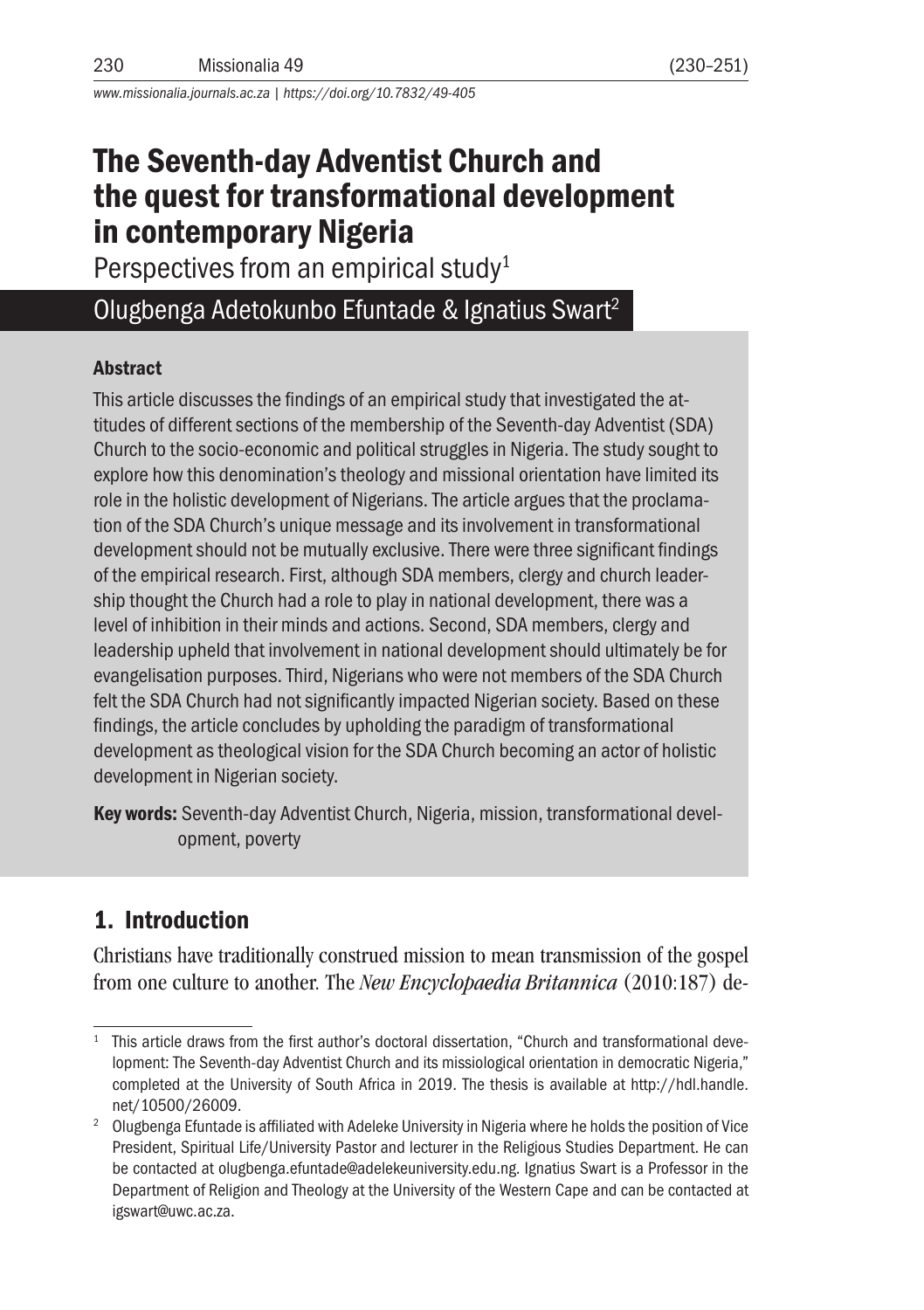fines Christian mission as: "An organised effort for the propagation of the Christian faith." However, there has been an expansion of the understanding of the traditional Christian mission paradigm. Mission entails going beyond the evangelisation of the other. It includes every effort to restore the image of God in humanity regardless of location. Titus Presler (2010:195-196) observes that "mission is ministry in the dimension of difference." This difference may be socio-economic, theological or based on any other factor. Jesus calls the Christian Church to invite the world to move from where it is to where it ought to be. This is an invitation into God's kingdom. Jesus sends his followers to the world with the promise of the power of the Holy Spirit for this task (Matthew 20:19-20; John 14:16, 20:21-22). The attitudes of the SDA Church (in Nigeria) regarding social justice, advocacy and the transformational development of Nigeria are shaped by its understanding of the concept of mission.

The SDA Church is a global missionary institution that has its direct roots in the Millerite<sup>3</sup> movement of the 1840s in the United States of America and the Great Awakening of the eighteenth century. Several studies on the apocalyptic writings of the Bible led Millerites to conclude that Jesus' Second Coming would occur on 22 October 1844 (Schwarz, 1979:49-50).

Although the predicted Advent did not occur on the set date, a worldwide preaching of the Second Advent and the task of preparing the world for this event is nevertheless central to the splinter group that would emerge from the Millerites, namely; the SDA Church (Knight, 2004:39-40). SDAs' theology of mission is shaped by texts such as Matthew 28:19-20 and Mark 16:15, which are seen as creating the mandate to preach the gospel to the entire world. Christians often refer to this as the great "Gospel Commission" (Babalola, 2002:12). More specifically, the messages of the three angels described in Revelation 14:6-12 form their sense of mission. SDAs here receive the mandate to call all world cultures to worship the true creator, God. The texts also contain warnings to the world about the impending judgement of God on those who embrace false religions and worship. In Adventists' thought, false worship includes disregard for total and absolute adherence to the Decalogue (Alalade, 2008:23-25). The SDAs' mission in Nigeria is to fulfil this mandate.

The SDA Church invests significantly in charity as its strategy to alleviate human suffering, but it is ultimately geared towards evangelisation. Its understanding of eschatology engenders a sense of urgency in the proclamation of the personal gospel with little regard given to issues of development and social justice (Dabrowski,

 $3$  This term describes those who followed the teaching on the imminent return of Christ as taught by William Miller, the man who was popularly known to have fixed the mid-1840s date for the Second Advent of Christ. Miller had a great influence on the religious atmosphere in North America during this period.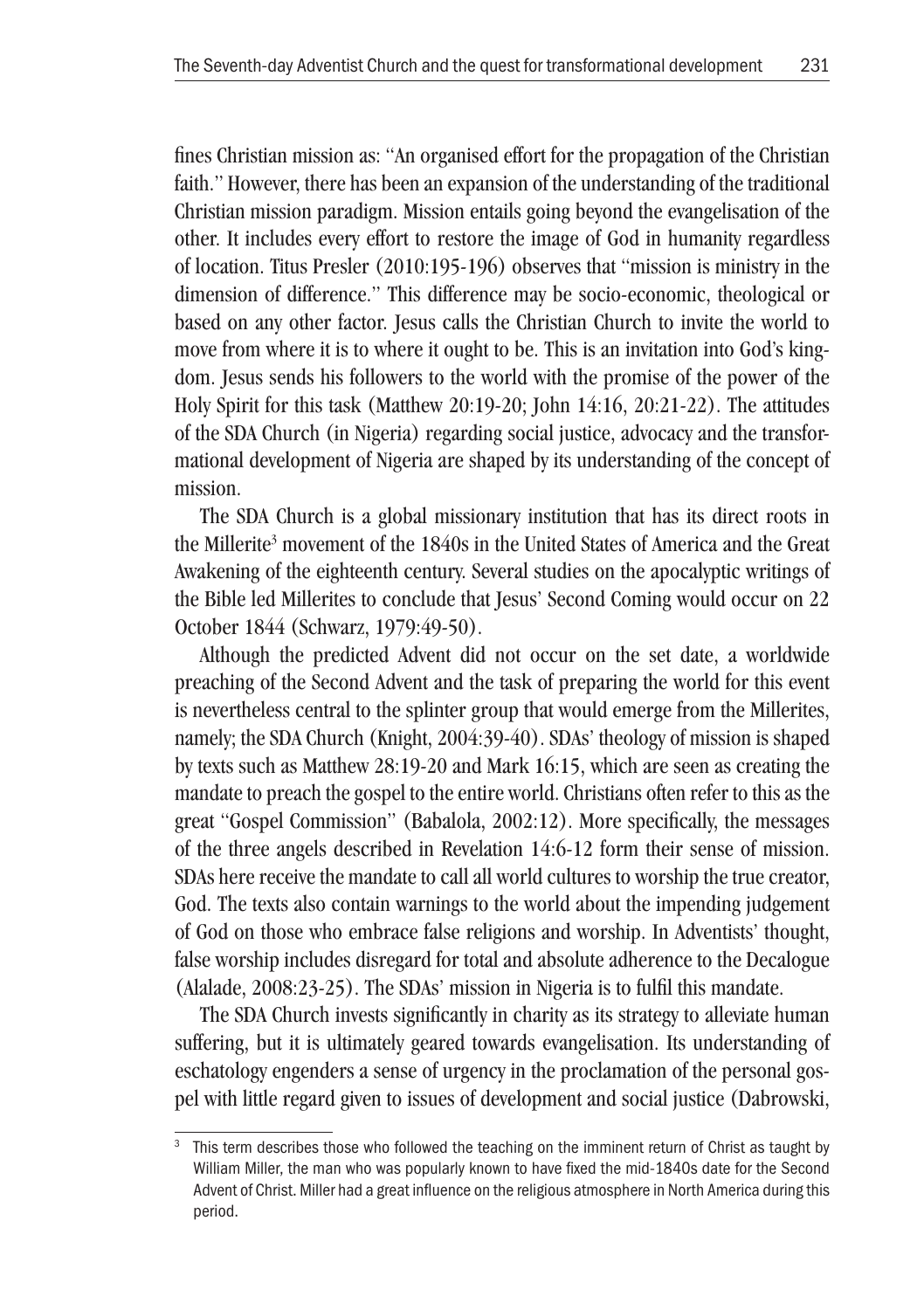2010:225). Therefore, the SDA Church's prophetic influence on the socio-economic and political stage in Nigeria is minimal. This article presents the results of an empirical study undertaken to elicit the views of SDA members and officials, and members of the wider Nigerian public on the role and mission of the SDA Church concerning social justice and national development issues in contemporary Nigerian society. We start by offering the paradigm of transformational development as our theoretical framework for evaluating the role and mission of the SDA Church. After a brief outline of the methodology and description of the research sample, the discussion then offers a more pertinent presentation of the empirical findings in three separate sections. The final section leads the authors to uphold the transformational development framework as a theological vision for the SDA Church becoming an actor of holistic development in Nigerian society.

### 2. Transformational development framework

The background to this research is the divergent opinions about the role of religion, particularly Christianity, in the socio-economic and political life of a country such as Nigeria (Uchegbue, 2013:141). This is even more pertinent for SDAs because of the SDA Church's eschatology and focused mission.

Corruption and lack of discipline in implementing the country's development programmes have been a significant cause of Nigeria's present-day predicament (Ojo, 2012:454). Lawal and Oluwatoyin (2011:238) articulate the frustration caused by the current situation when they describe the Nigerian development experience as based on "the myth of growth and development".

Poverty is a result of the damaged relationships among people, not least between the poor and non-poor, and between God and humans (Myers, 2000:64; Myers, 2011:111-112, 143-144). If Nigeria is to break free from poverty and underdevelopment, the paradigm of transformational development has to be adopted as part of the country's developmental vision. Nigerian SDAs, for their part, need to develop a holistic development paradigm of mission or salvation (Kuhn, 2013:233; Agbiji & Swart, 2015:3-4). The goal of transformational development is to effect positive change in the whole of human life – materially, socially, psychologically, and spiritually (Myers, 2011:3). This is a different view from the traditional understanding of development that is measured by an exclusively macro-economic, physical and material yardstick. Transformational development is not a synonym for Westernisation or modernisation (Myers, 2011:3). It has to do with the restoration of humans in the image of God and the instilling of God's character and love in humans; such development impacts the relationships among humans. Humans need to be intentional about positive relationships based on God's intention (Myers, 2011:3-4). This involves restored relationships with God, with oneself, with others, with the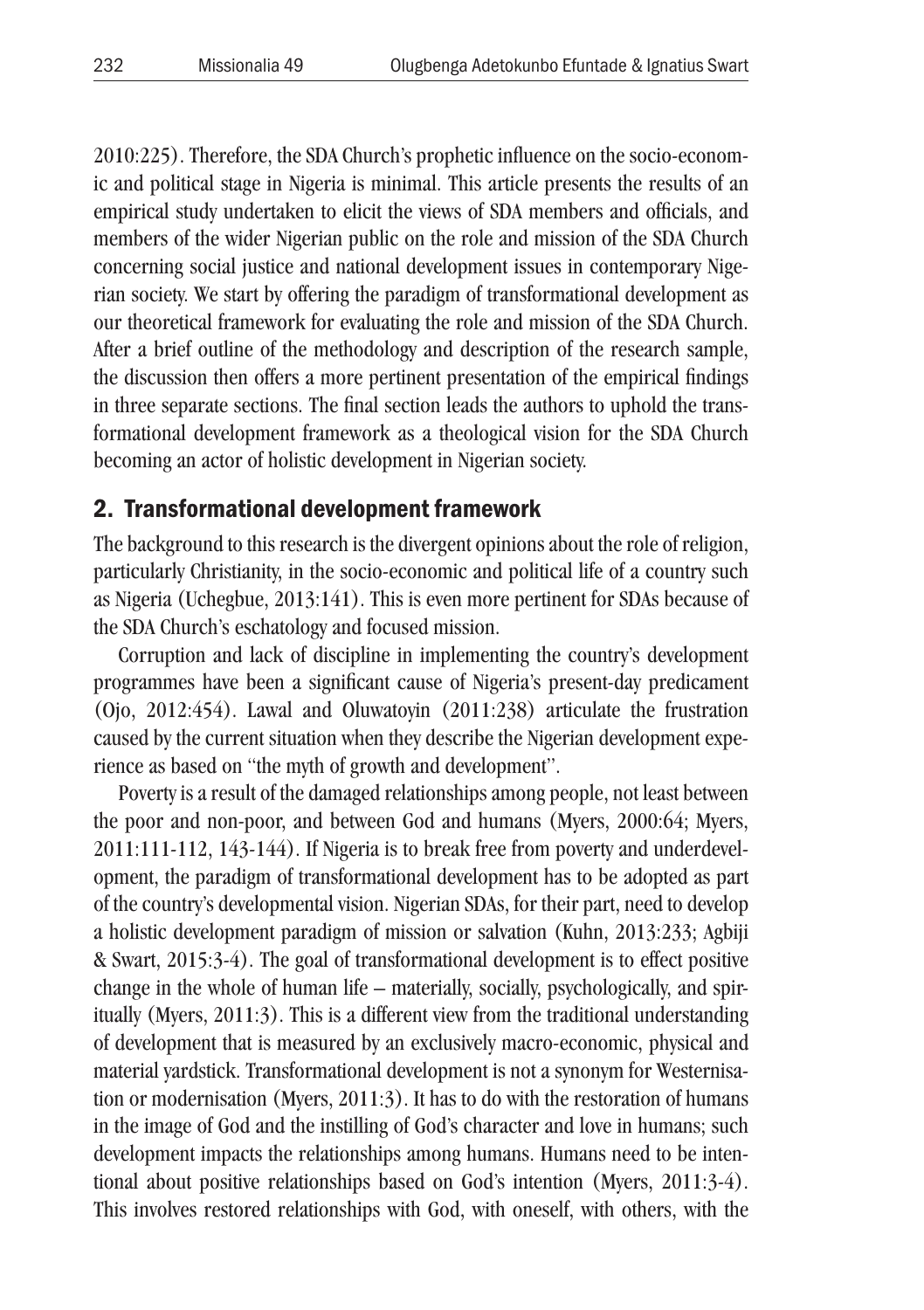community, and with the environment/Creation (Myers, 2011:180-182). Again, in so far as the relationships between humans are involved, fundamentally at stake is what Myers refers to as overcoming "the primary transformational divide within a community of people who share a common history and culture", namely, between the poor and non-poor (2011:182).

Myers' understanding of transformational development, as also reflected in a similar understanding by others (see e.g. Offutt, 2012:42-43, 45-47; Reader, 2021; Samuel, 2015; Si, 2008; Sugden, 2003), is in full accordance with an understanding of mission as *Missio Dei*. Myers, in this respect, elaborates on the fact that transformational development emanates from a "convergence" of stories, which includes "the history of the community" and "the story of God at work in the community" (2011:137). From this vantage point, however, Myers stresses the importance of realising and accepting God's story as "the larger, foundational story" of which all the "converging stories are a part" (2011:137). He continues to explain:

Transformational development takes place within the larger story of creation, fall, redemption, and restoration … Professional development work can improve material, mental, and social life within the lifetime of the community members without changing the ultimate outcome of the bigger story. Only by accepting God's salvation in Christ can people and the community redirect the trajectory of their story toward the kingdom of God. This is the bottom line of every community's story, poor and non-poor. No Christian development practitioner can ignore this bottom line (2011:137-138).

From a transformational development perspective, to accept God's story thus constitutes "the transformational point of maximum leverage for change" from which "many other good things will follow and become possible," including, not in the least, restoration and flourishing of the various relational dimensions. Indeed, from a transformational development perspective, it is when this transformational dynamic unfolds that the outcomes will be "productive work, justice, sharing, embrace of the other, reconciliation and caring for creation" (Myers, 2000:65).

We close this section by asserting that the paradigm of transformational development has far-reaching implications for the SDA Church and its understanding of its role in contemporary Nigerian society. The limited impact that this Church has had on the community stems from a particular evangelical conception of mission. A recent contribution by Godfrey Harold (2019) is relevant in this regard. The thrust of his theological argument is that the understanding of the *Missio Dei*, when correctly promoted, "can contribute to building strong communities of faith, the transformation of communities and nations" (2019:1). In particular, he holds that this has not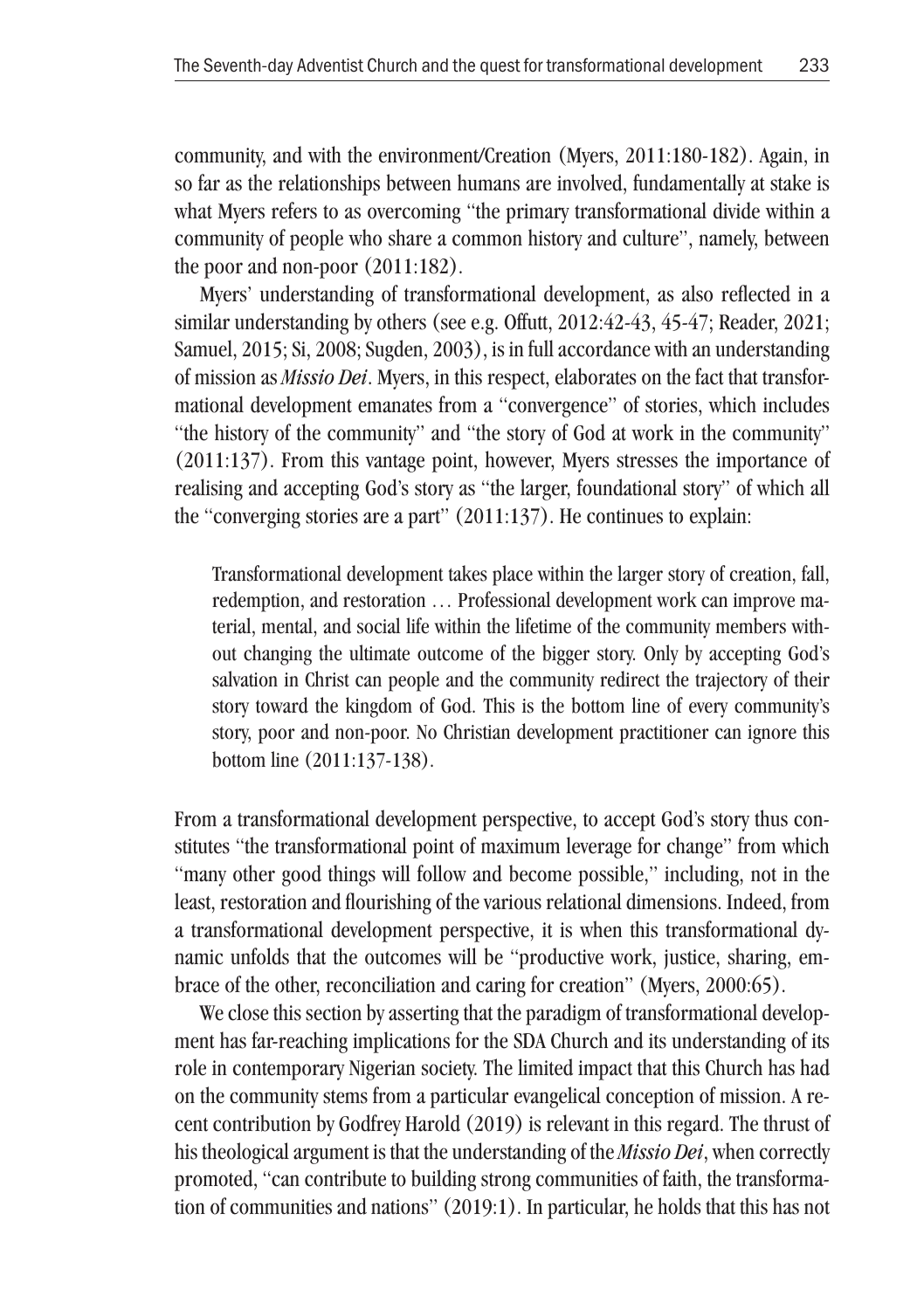happened because of a "soterian centred" (evangelism) focus among Evangelicals, which has created "a dysfunctional understanding of the Gospel and the *Missio Dei* that focuses only on a person's spiritual condition" (2019:2).

Our contention is that Harold's identification (problematisation) of the soterian centred focus can also be applied to the Nigerian SDA Church. Moreover, for this Church, Harold's further argumentation also becomes relevant when he writes that "(t)eaching of the *Missio Dei* with the inclusion of Social Justice enables one to develop a theology that is based on compassion and justice that sees active and practical compassion as an issue of faith in Christ (1 Cor. 12:26; Heb. 10:34) that is founded on the *Missio Dei*" (2019:2; see also Kemper, 2014; Soares, Lotter & Van der Merwe*,* 2017). We believe, in conclusion, that the paradigm of transformational development offers an important contribution to Harold's theological correction, which we, therefore, will apply as our ultimate framework for analysis in this article.

### 3. Methodology and description of sample

A qualitative approach was adopted for the purpose of the research (Efuntade, 2019:8). The case study was carried out by studying "the background, current status, and environmental interaction of a given social unit" (Vyhmeister, 2001:143), namely; the SDA Church in Nigeria. In particular, an ethnographic research design was selected given its suitability for obtaining information from a community or a group of people and in the process generate in-depth descriptions of a small number of cases (Mouton, 2003:148-149). Ethnographic study involves collecting data by direct inquiry and observation; it includes the description of the culture or society being researched. Semi-structured interviews were conducted and recorded in February 2018. The voice recordings were subsequently transcribed into a text format. In order to gain a deeper understanding of the subject matter, five groups of interviewees were identified. The first category was the leadership of the SDA Church,<sup>4</sup> specifically some officers of the Western Nigeria Union Conference (WNUC)<sup>5</sup> and the respective leadership of the Adventist Women's Ministry (AWM), Adventist Men's Organization (AMO) and Adventist Youth Ministry (AYM) of the WNUC.

The second category consisted of eleven pastors from various Conferences within the Union, namely, Osun Conference, Ondo Conference, Oyo Conference, Lagos Atlantic Conference, and Ogun Conference of the SDA Church. The third category

<sup>&</sup>lt;sup>4</sup> To protect the identity of those interviewed, this article does not identify the particular positions those

church leaders occupied. 5 The SDA Church operates through its administrative structures throughout the world. The highest units of the structure in Nigeria are called Unions. There are three of them; the WNUC is in charge of the western zone of Nigeria. It supervises the next unit in the structure called a Conference. Each state in western Nigeria is a Conference.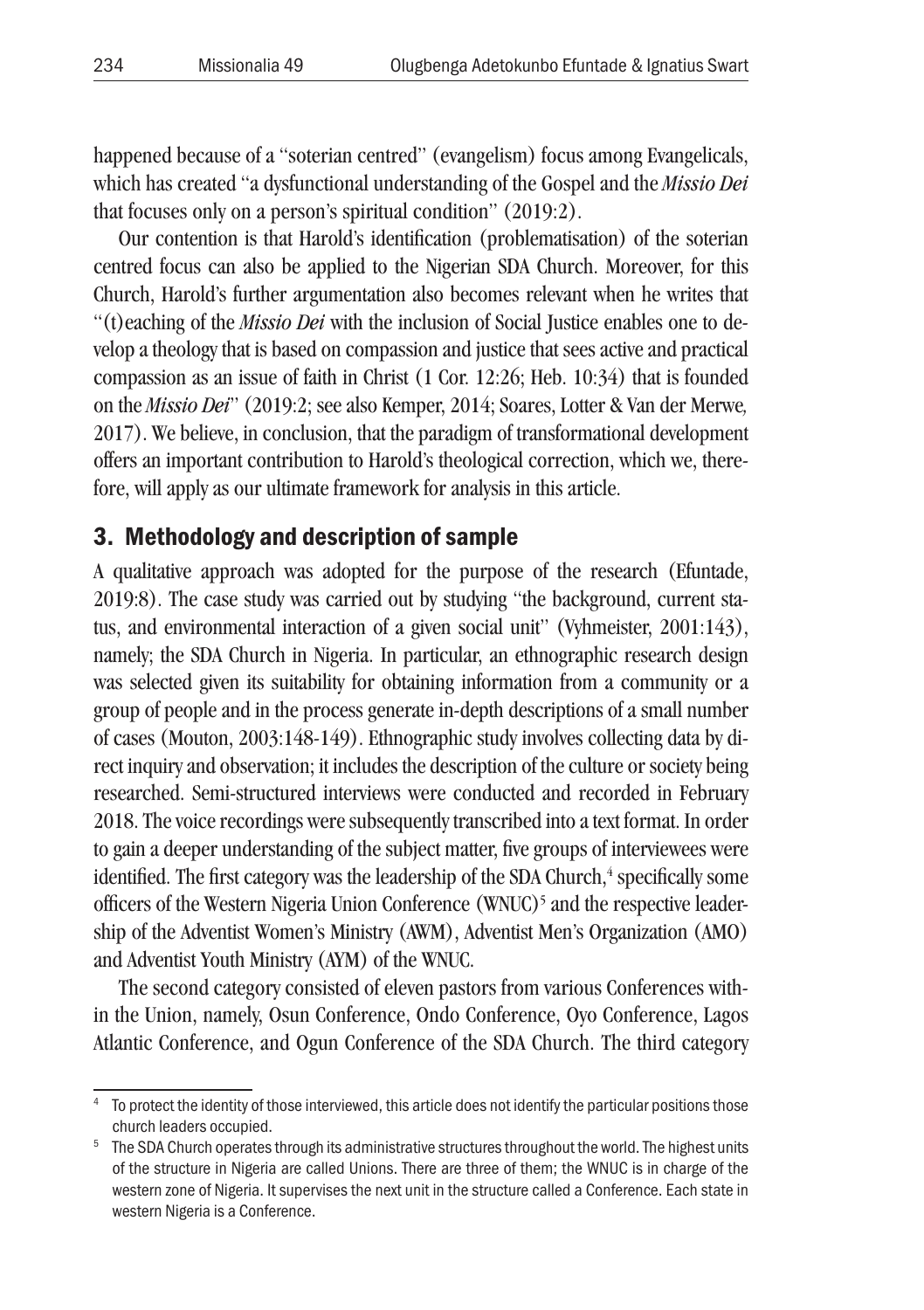was the youth of the SDA Church, five of them from different Conferences within the Union. The youths interviewed were all undergraduates at tertiary institutions, except for one who had recently completed his law degree and at the time of the interviews was studying at the Nigerian Law School for his professional qualification in law. The young people interviewed were from different Conferences within the Union, namely; Osun Conference, Kwara Conference, Delta Conference, Lagos Mainland Conference, and Lagos Atlantic Conference. The fourth category consisted of five laymen and women from four Conferences of the Union: Lagos Atlantic Conference, Lagos Mainland Conference, Osun Conference, and Ogun Conference. This afforded the first author of this article the opportunity to become acquainted with the feelings, thoughts, and perceptions of the SDA Church members on how their denomination, as a corporate entity, approached issues related to Nigeria's development. Furthermore, interviewing individuals on a personal level gave the interviewees the opportunity to express their personal thoughts on the subject, regardless of the behaviour of the Church as a corporate entity on the subject.

The fifth and last category consisted of ten members of the Nigerian general public. Members of the Nigerian public were interviewed to investigate their perceptions and knowledge of the SDA Church as well as their perception of this Church's impact on the development of Nigerian society. Thirty-two people in total were interviewed. The respondents' names are pseudonyms in order to protect their identities. Apart from the SDA pastors and lay leaders of AWM, AYM and AMO who were interviewed based on their leadership roles within the SDA Church, the convenient sampling approach was used to select other participants based on the ease of accessing them by the first author (Onuoha, 2020:111-112).

# 4. Perceptions on the identity and mission of the Church<sup>6</sup>

This part of the research aimed to acquire a deeper insight into how SDAs, both clergy and laity, understood the identity and mission of the SDA Church. The aim also included determining whether the perceptions of clergy or laity were different from the official position of the SDA Church – as contained in its doctrines, policies and other church publications – on these issues.

The interviews revealed Nigerian SDAs as having a well-defined and well-delineated identity and a sense of purpose very consistent with the official position of the SDA Church. All the SDAs, laity and clergy, gave very similar descriptions of who SDAs were and the SDA Church's mission in Nigeria. Most of the interviewees referred to the observance of the day of rest, the Seventh-day Sabbath being Sat-

<sup>&</sup>lt;sup>6</sup> The following discussion of empirical findings in Sections 3 to 5 draws directly from the text in Chapter 5 of the first author's doctoral thesis (Efuntade, 2019:123-160; see also footnote 1). Ethical clearance to undertake the empirical research was obtained from the University of South Africa.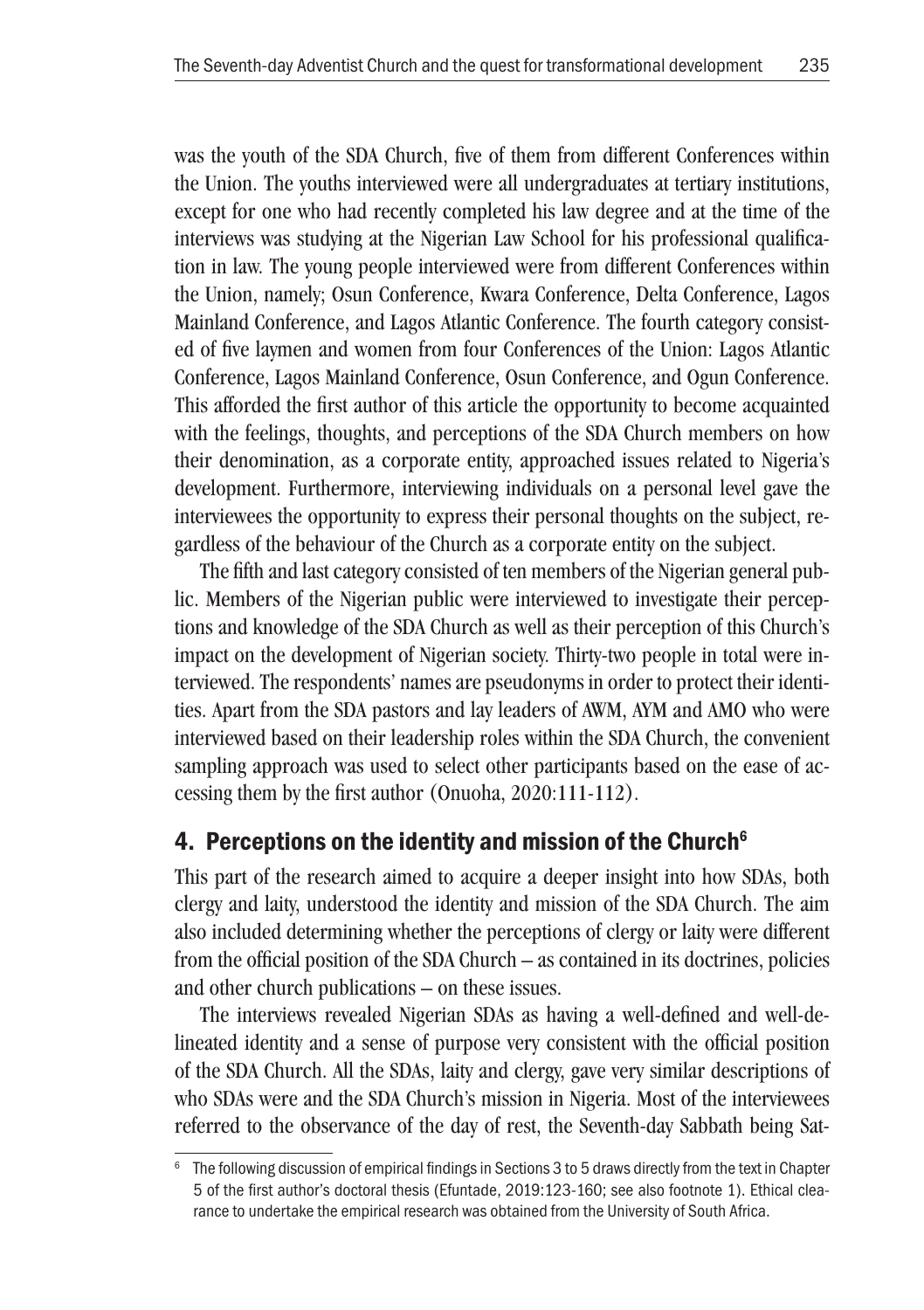urday, and the expectation of the second coming of Jesus Christ as central to their faith and identity. For example, a layman from the Ogun Conference, Mr Demejo Folio, responded as follows: "The mission of the church is the mission of Christians first of all, to evangelise the world, getting people ready for the second coming of Christ." The Second Advent was thus seen as priority. This was confirmed by the leader of the Adventist Youth Ministry, who responded that the mission of the SDA Church was to proclaim the gospel, the Three Angels Message. 7 A clergyman, Pastor Prosper Thank-God of the Ogun Conference, said:

SDAs are people that worship on the seventh day and also await the second coming of Christ. And this is our mission here. It is the truth about worshipping God on the right day, which is very important. We want to let people know what the Bible says about that. We also have this hope, this assurance that very soon our Lord Jesus will come to take us away from this sinful world.

The SDA interviewees also referred to themselves as a special group of people. For example, some of them used words and phrases like "special," "unique," "our message," or "the truth" to describe Adventism. For example, one of the interviewees, Mr Fikao Oyewu, a young man from the SDA Church in Lagos, made the following comments:

The SDAs are a special set of people. We are special not only because we believe in the word of Christ, but also because we believe in the Second Coming (of Christ). We also believe that we are charged with the responsibility of letting others know that Jesus truly is coming.

Pastor Victor Olu of Ekiti Conference responded that the SDA Church had "a unique identity." SDAs also claim some kind of ownership of "truth". Dr Tunde Aloho, a layman in Lagos Mainland Conference, implied this when he talked about how members relate with other people in different denominations. He said, "it is only when we come close to them that they really know the truth." Mr Sam Babs, a lay person and teacher at a university in Osun Conference, used similar expressions in the following statement: "They [people of other religious beliefs and denominations] came to know who we are, they came to identify with us, they were able to welcome our message, welcome us." These statements are indicative of the sense of uniqueness (or exclusiveness) of the denomination in the mind of members.

<sup>7</sup> The Three Angels Message is the phrase used by the SDA Church to summarise its mission to the world. It is based on the SDA Church's interpretation of Revelation 14:6-12, where a number of apocalyptic angels give a series of messages to the world.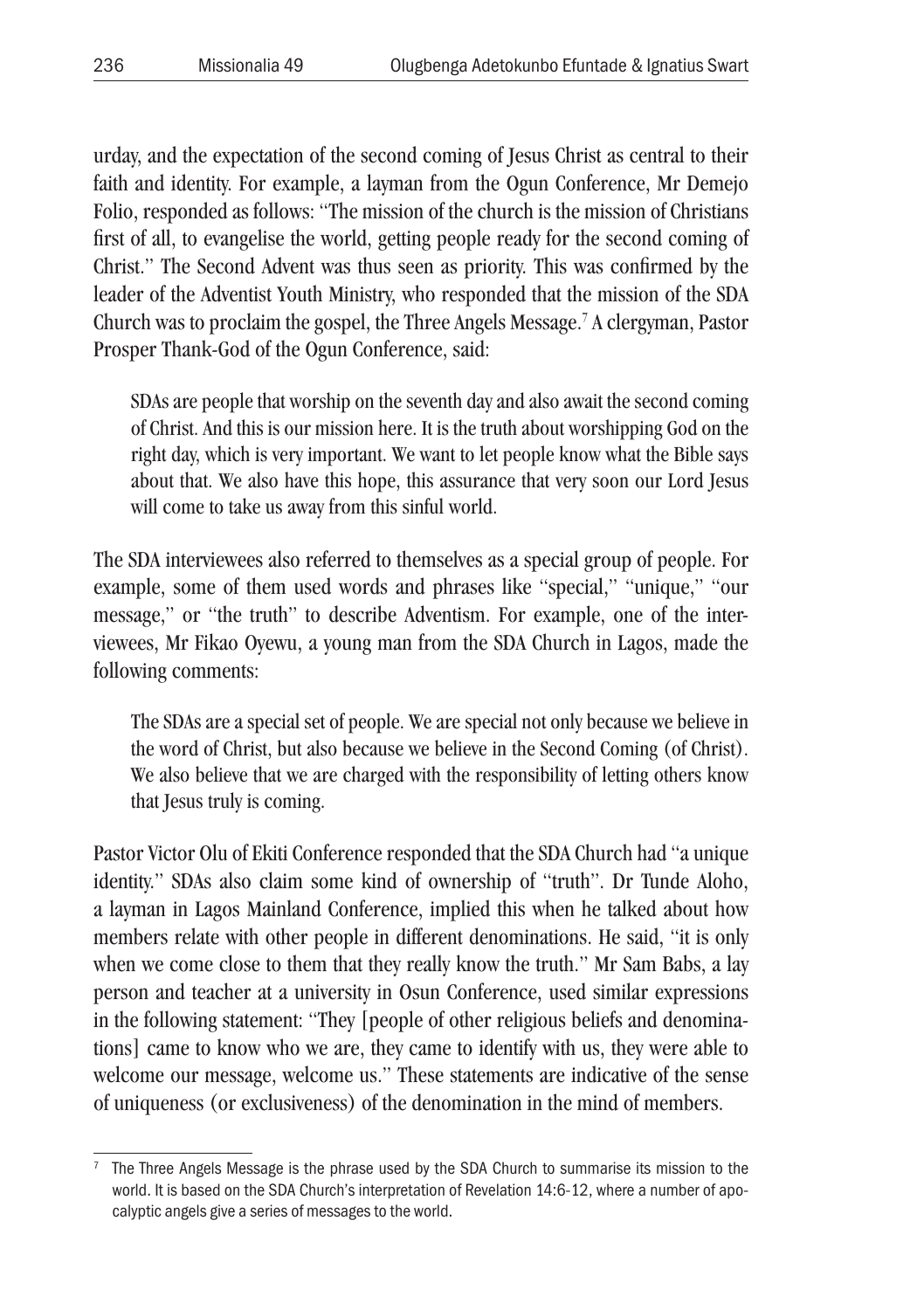In addition to their beliefs in the seventh day, the Sabbath (Saturday), the belief in the Second Advent of Jesus Christ was so real to the interviewees to the point that the political, socio-economic and natural/environmental phenomena were interpreted within the framework and timeline of the Second Advent. For example, in response to the question of SDAs competing for political positions, Pastor Victor Olu of Ekiti Conference said: "I will not canvass Adventists being in active politics because many of the principles eventually negate our Biblical stand." The socioeconomic and political landscapes of Nigeria were interpreted by SDAs in the light of eschatology. Poverty, social injustice, natural disasters, and other social challenges were understood as inevitable features of the time of Jesus Christ's Second Coming. Such interpretation clearly profoundly impacted the SDA Church's attitudes and approach to Nigeria's socio-economic and political development.

With respect to the mission of the SDA Church, all the interviewees, clergy and laity, anchored their understanding of their mission in the need to warn the world about the imminent Second Advent. Part of the preparation for this necessitated adhering to the Ten Commandments, with particular attention to honouring the Sabbath, the seventh day. As a further common denominator, all the interviewees also perceived that their sense of mission was rooted in the Bible, specifically the Three Angels' Message. SDAs' eschatology, therefore, relegated social engagement to the fringe. The task of the Church was to prepare the world for the Second Advent. Mr King Imopikin, a layman from the Ogun Conference, confirmed this view when he said:

Adventists are the people that are looking for the Second Coming of Christ ... Their mission is centred on Revelation 14 with the focus on the Three Angels' message that talks about taking the gospel to the whole world, all languages.

An interviewee already introduced, Mr Sam Babs, made statements similar to those of Mr Imopikin. He observed:

The SDA Church is a church that has the mission of preparing the world for the Second Coming of Christ. And we often anchor that mission on the Three Angels' Messages of Revelation that went forth to get people ready for the day of the Lord.

Lastly, a clergyman from the Lagos Atlantic Conference, Pastor Ogungbe, also made similar comments about the mission of the SDA Church:

The SDA Church is a group of people who have come together proclaiming the soon coming of Jesus, and they worship on Saturday, the seventh day of the week. Their mission is to propagate the gospel to reach the nook and cranny of Nigeria with the gospel of Christ Jesus.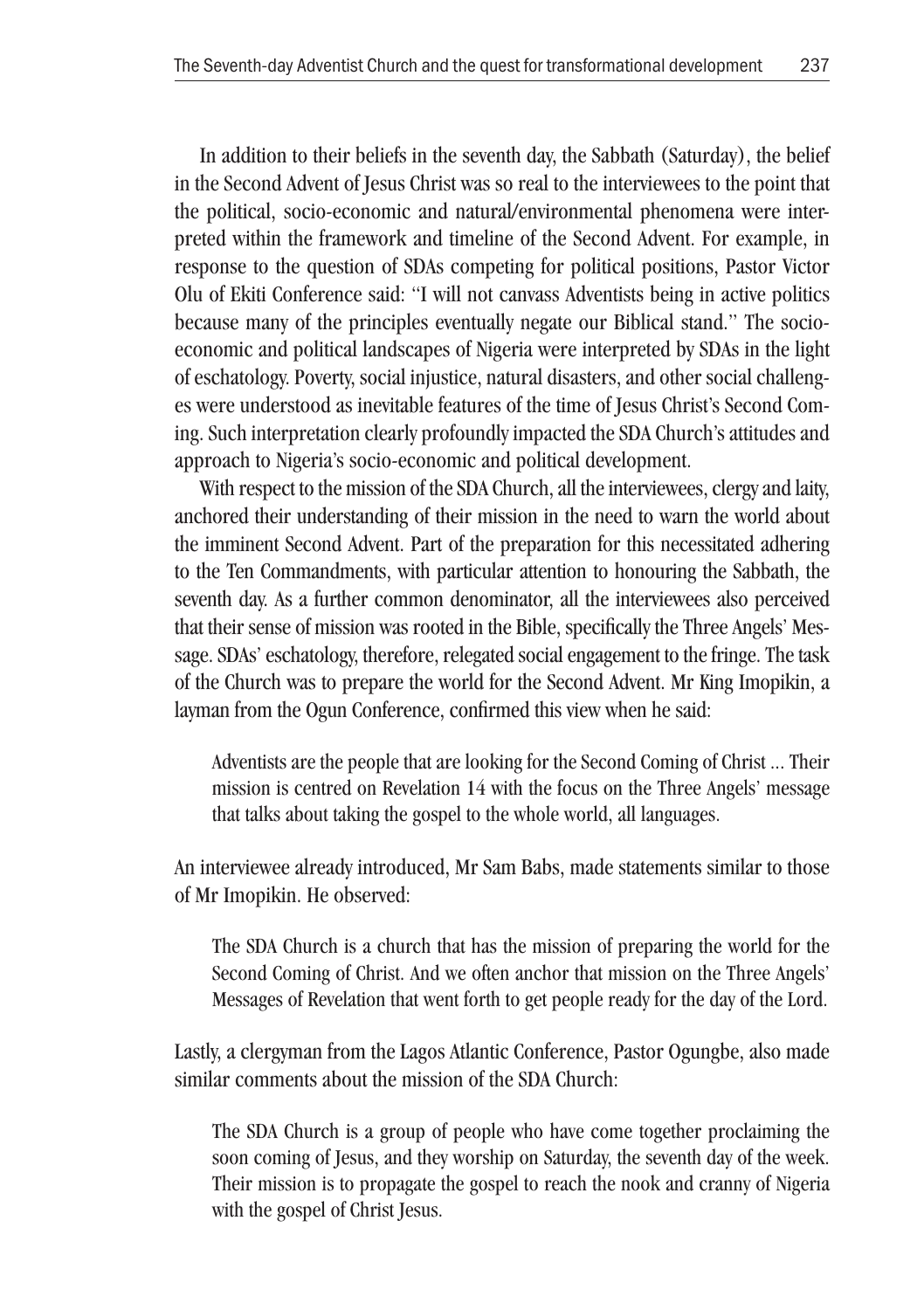These responses are indicative of what the priority is for SDAs, namely; the Second Advent and keeping of the Sabbath. By implication, it can be concluded that social engagement and the task of transformational development were not really of primary concern to them.

### 5. Evaluation of the SDA Church's mission

This section presents how SDAs – clergy and laity – viewed their Church with respect to accomplishing its mission. The interviewees' opinions on the level of success differed. For example, one lay member, Mrs Debby Wealthwake of Osun Conference, felt there was progress but with much still to do: "I am still believing that we are propagating it. We are to reach the unreachable and to touch the untouched area, and we are still on our mission." Yet another interviewee who had been introduced earlier, Mr Demejo Folio, gave the impression that the Church's task was overwhelming, especially when considering the small membership of the SDA Church relative to the country's population. To him, "the job" was "enormous".

Other interviewees, however, felt that the SDA Church had done pretty well. For example, Mr Imopikin pointed to the organisational development that could be witnessed in the Church, namely, educational institutions at various levels, branches across the country, the growth of youth groups, and the development of women's and men's ministries all over the country. Interviewees also pointed out that the SDA Church in Nigeria, through its educational institutions, developed Nigerian human resources that were even exported to other African countries. Mr Babs of Osun Conference and Dr Aloho of Lagos Mainland Conference also alluded to the Church's organisational development as a yardstick for measuring its success in mission. Dr Aloho thought that the SDA Church had done well by pointing to the fact that when he converted to the SDA Church, the administrative structures were not as sophisticated and developed as they have become. The development also included numerical and financial growth. At the same time, he acknowledged that the denomination could still do better. Mr Babs also thought that the SDA Church had done well in its mission. He expressed this view as follows:

In my opinion, I think the [SDA] Church has done a whole lot, and we need to be sincere in that regard. The Church has done a lot in evangelising the nation, Nigeria. We have branches scattered all across the nation, all over the states of the Federation. We have our institutions scattered across health institutions, educational institutions, all over Nigeria. So we have done a whole lot in that regard. But I will also be quick to say that the things that have been done have probably been done over the years, in the past. I am trying to say that maybe we are not making impactas much as we can now [at present].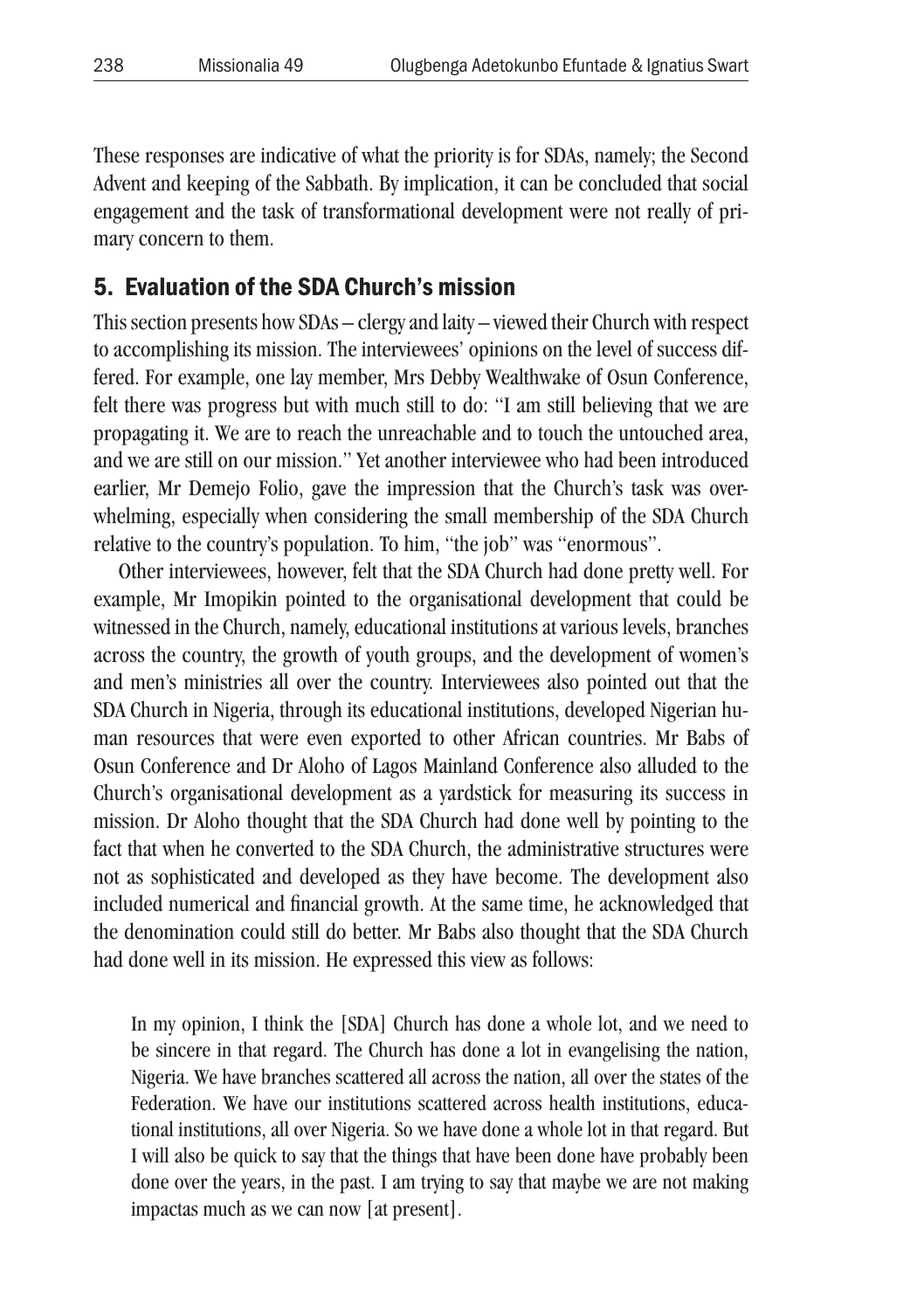Of the 11 pastors from various Conferences in the Union interviewed, ten felt that the SDA Church had not done well in fulfiling its mission in Nigeria. Although they all acknowledged that the SDA Church was achieving some success, for most of them, it still had a long way to go. For example, Pastor Ajobi from Lagos responded that although the SDA Church was on course, this was at a slow speed. He put it as follows:

I see the [SDA] Church [to be] on the right course, but the way at which we are doing it, or the speed is what needs to be worked on. The Church is trying, but … there is more and more to be done; many people are yet to even know [about] the Church, and what the Church stands for. That means the work is still enormous and more hands are needed.

Pastor Bella from Oyo Conference thought that the zeal for missionary work was dwindling. He believed that "spiritual laziness" was impacting negatively on the mission of the SDA Church. He blamed the dwindling zeal among members for the slow pace at which this Church was growing:

Actually, [the] zeal of early disciples can never be compared with the zeal we have today because factors around us today are not making things work out. Let me call it spiritual laziness that people do not have the force, the push like those days. So it is not as expected, though little move[s] have been made.

In summary, it appeared from the interviews that SDAs saw their mission as alerting the world about the Second Advent and letting people know about the sanctity of the Ten Commandments, which also requires the keeping of the seventh day, Saturday, the Sabbath, as the day of worship. Most of them felt that the SDA Church had not done enough in fulfiling this task. They acknowledged that this Church had grown since its arrival in Nigeria, both numerically and in terms of its organisational development, but that these dimensions of growth still fell short of what was desired. Issues of national development were clearly not a priority for clergy or laity.

# 6. SDA Church mission and Nigerian society

This section discusses the findings relevant to SDA members' attitude to social justice, advocacy, and social engagement as mission and the SDA Church's theological framework for thinking about economic suffering (of the masses of the country) and the role of the Church in addressing it. This is discussed in two parts, dealing with the socio-economic and political dimensions, respectively. In the last (third) part, this horizon is broadened to also discuss the perceptions of members of the wider Nigerian public of the SDA Church's societal presence and involvement.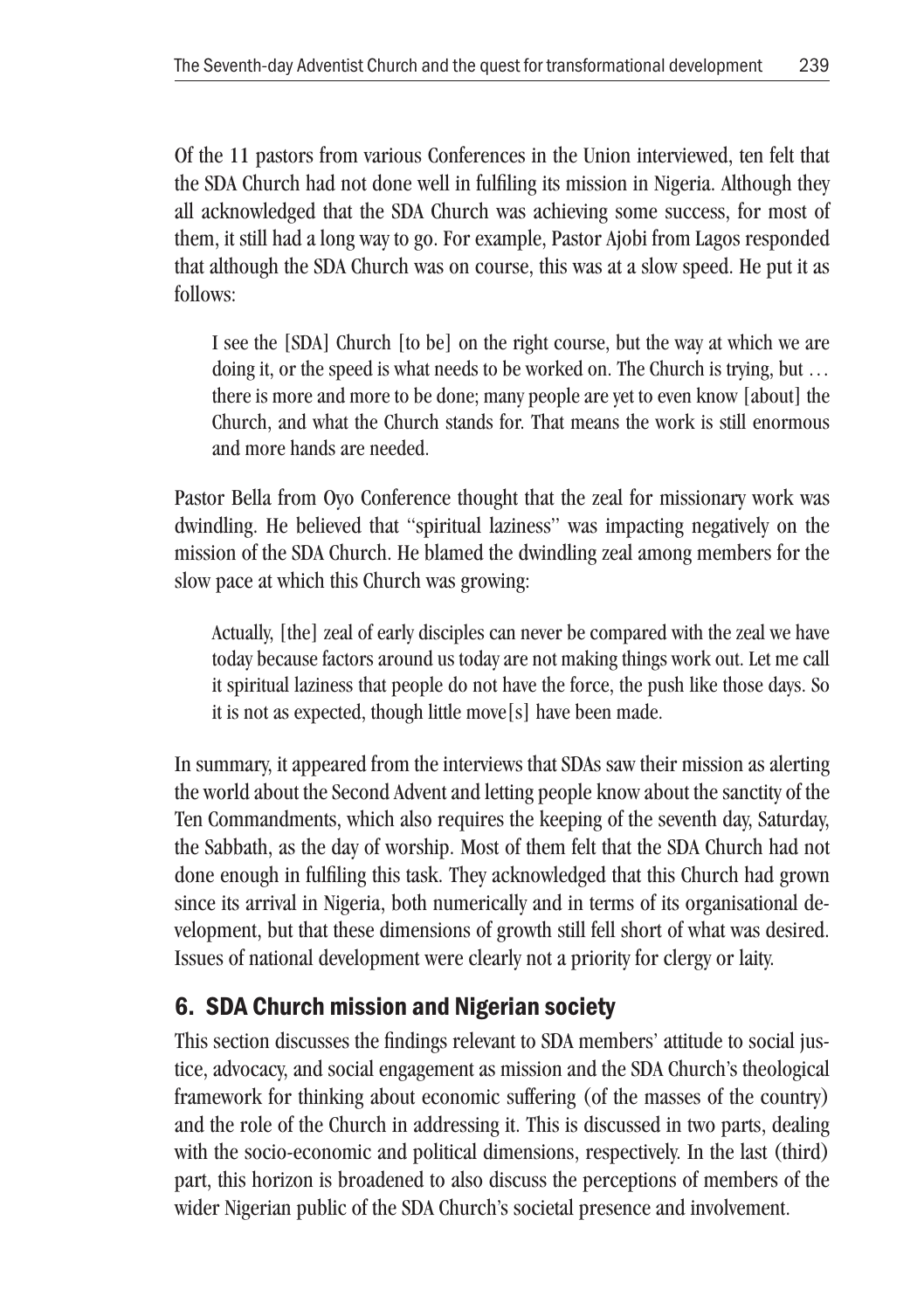#### 6.1 The SDA Church and socio-economic engagement

As far as Adventists are concerned, the missional focus of the Church is geared towards evangelisation and conversion to Seventh-day Adventism; therefore, impacting the socio-economic life of people is a means to an end, not the main objective. SDAs believe that before Jesus Christ preached to people, he often met their physical needs, including food and healing, to facilitate the preaching of the gospel. As Pastor Ogungbe of the Lagos Atlantic Conference noted:

The major mission of the Church, [the] Seventh-day Adventist Church, is to reach the people with [the] gospel; that is number one. That is the major reason it exists, to spread the news of Christ's coming, which will be very soon.

Mr Demeje Folio, one of the laymen interviewed, believed that a church needed to meet people's socio-economic needs in order to reach them with the gospel. "In any community, in every gathering, if you don't affect people socio-economically, you might not get to them." Mr Babs, the layman cited earlier, held a similar opinion when he responded that the health and educational institutions of the Church had to complement its mission. A leader of the AWM for the Western Nigerian Union Conference of the SDA, Mrs Vicky Golden, also saw the charity work of her ministry as a means of winning and retaining members. The ministry assists widows, poor women, and families. Those in need are prayed for and counselled by AWM. It also arranges outreaches to motherless babies, street children, and the destitute. She saw AWM as complementing the government's efforts in promoting the economic development of Nigerians. AWM also empowers women, teaching them skills such as baking, tie-and-dye cloth making, soap making, and other skills that can generate income for women. Mrs Golden said: "In the year 2017, we empowered over 200 people." This figure did not include the impact of AWM programmes implemented by hundreds of local churches.

Mrs Golden further pointed out that AWM extended their empowerment programmes to non-SDA members. Yet, at the same time, she also highlighted that the AWM discouraged SDA women from participating in empowerment programmes organised by other denominations to prevent SDA women from being converted to other denominations. AWM thus considered evangelisation as more important than the socio-economic activities.

The AMO was also involved in charitable activities that were directed at addressing the socio-economic difficulties of people, like their AWM counterpart. The charitable activities were likewise essentially a means of reaching people with the SDA message. At the time of the interviews, one of AMO's top officers at the Union level was Elder Musa Sodu, who made it clear that AMO's primary role was to assist the clergy in evangelism, preaching, and teaching the Word of God.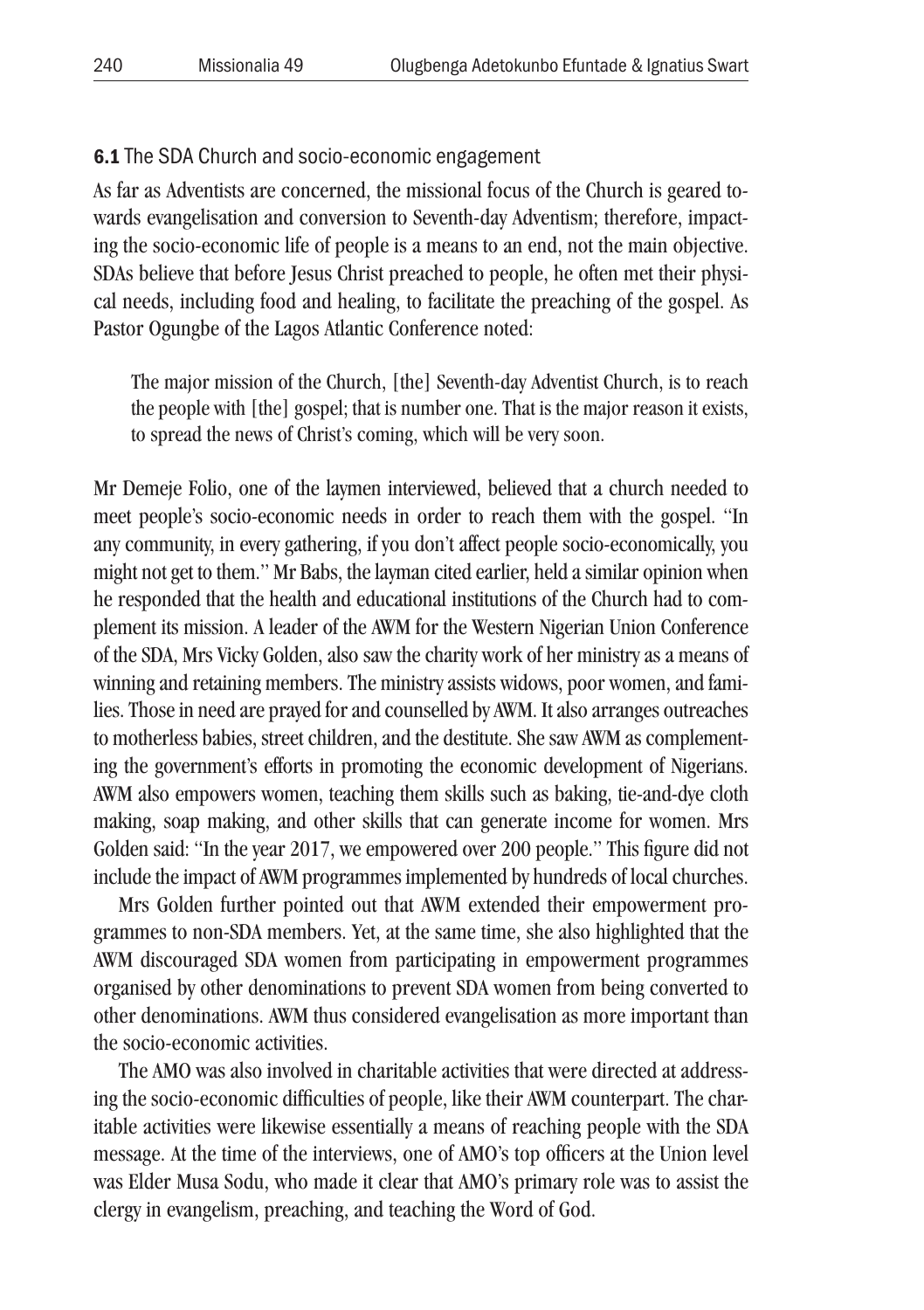Elder Sodu further highlighted the fact that AMO teaches people about healthy lifestyles and simplicity of living. This means that the SDA Church shuns materialism. Hence it does not preach prosperity and does not advertise miracles like many other churches do. He alluded to the fact that the desire for riches and miracles were factors contributing to immorality and corruption in the country.

On his part, one of the leaders of the AYM, Pastor Ishaku Oyewole, believed that the AYM had a substantial socio-economic impact through its educational programmes for young people. From the perspective of the AYM, this was seen as an investment in the future of Nigeria, the youth being the future leaders of the country. Young people were also given leadership training to equip them for effective leadership in life. Pastor Oyewole believed that all this training and the lessons provided by the AYM were part of the SDA Church's contribution to the socio-economic development of the country.

Pastor Adey from Osun Conference affirmed the priority of evangelisation. He commented: "I am of the opinion that the SDA Church should do that, they should impact the socio-economic landscape of Nigeria and I feel that doing that can also impact the proclamation of the gospel and also encourage more people to embrace the teaching of the [SDA] Church." Another pastor, Joba Olade of Lagos Atlantic Conference, referred to the charity work of the SDA Church through the Adventist Relief and Development Agency (ADRA). He upheld as a case in point ADRA's efforts in digging boreholes to provide clean water in poor communities and support agricultural empowerment programmes and other charitable activities throughout the country, especially in the north-east of the country, where the insurgency by the terrorist group Boko Haram was ravaging Nigeria.

From the interviewees' responses, it thus appeared that the SDA Church was focused on charity-based activities and the empowerment of members as its approach to addressing socio-economic challenges. The SDA Church's proposed socio-economic palliative measures were narrow in perspective, mainly directed at its members. Its involvement in charity and economic empowerment initiatives was clearly a tool for evangelisation.

#### 6.2 The SDA Church and governance

This section deals with the SDAs' views on issues of governance and social justice. Based on the SDAs' eschatology, the world will deteriorate morally and economically as Jesus Christ's Second Advent approaches (Matthew 24:6-8). In this respect, Pastor Prosper Thank-God commented:

Again, as a church, we believe that Jesus is our hope. There is no impact that anyone can make that can totally change the way things are going because we are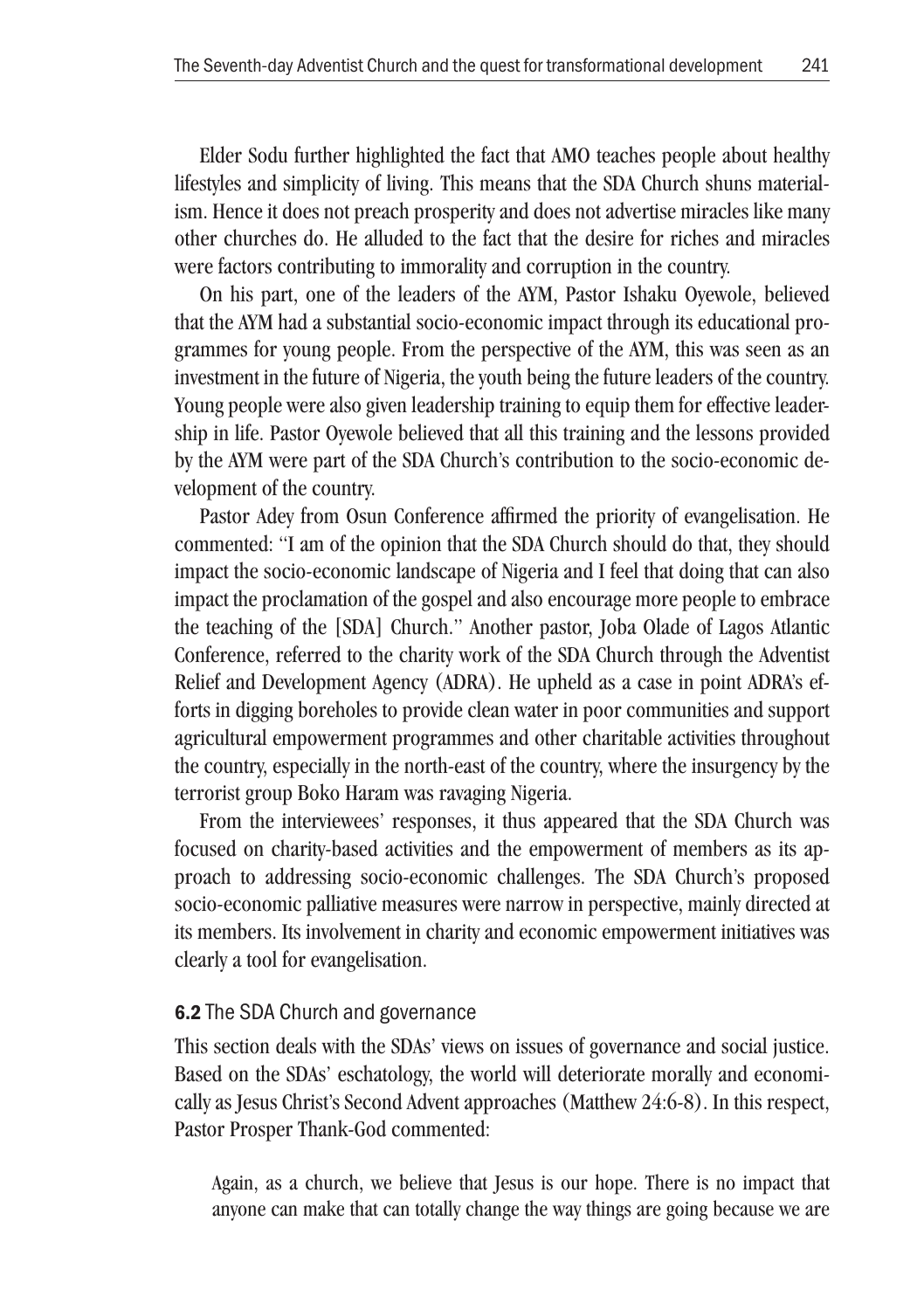people of the Book; the Bible says towards the end at the coming of Jesus, so many things will not be working.

On the one hand, there were interviewees, clergy and laity, who appeared open to the SDA Church being the prophetic voice speaking truth to power, since only an organisation with a firm moral stance could do so fearlessly. They looked forward to the Church taking that position and lamented the absence of the SDA Church in this critical arena. For example, Pastor Joba Olade, who was introduced earlier, believed that: "(i)f we are keeping quiet when we are supposed to speak, it is dangerous." Pastor Olade observed that it was the orientation of the SDA Church that limited its civil engagement. As such, he felt that the SDA Church had not played that role and hoped that it would start to do so as soon as possible. Another clergyman from the Lagos Mainland Conference, Pastor Oye Kola, lamented the docility of the SDA Church with regard to speaking out against injustice in society. According to him, this stood in contrast to clergymen like Bishop Matthew Kukah of the Catholic Church, who was very vocal on social justice issues.

In confirmation of the fact that the demand for the SDA Church to begin to challenge unfavourable government policies was on the rise, some of the SDAs interviewed insisted that their Church had been side-lined in many areas such as the electioneering process and access to tertiary education, because the denomination had not been publicly vocal on national issues, even on those that affected the denomination adversely. These two sectors, politics and education, give citizens access to power. Thus they were critical of the fact that elections for political office at all levels of governance in Nigeria were always held on Saturdays, the Sabbath day. Similarly, the Joint Admission and Matriculation Board (JAMB) examinations, the qualification examination for Nigerian universities and all tertiary education, were always held on Saturdays. These significant events were held on the Sabbath without any challenge from the denomination. Holding both the elections and the qualification examinations on Saturday, the Sabbath day, denied Nigerian SDAs access to power.

Interviewees supported the idea of SDA members seeking political office or seeking redress in courts of law as a means of having a voice in the public space in Nigeria. Pastor Ade Abbey, a clergy at Babcock University in Ogun Conference, believed that members should seek elected positions or support those who desired to do so in order to influence laws that had hitherto affected SDAs adversely. Others thought that Nigeria would continue to suffer under bad leadership if the country was run by those who were not morally upright. They claimed that only God-fearing people, of which SDAs were part, could provide good leadership for the country.

On the other hand, some interviewees strongly discouraged the involvement of SDAs, either as individuals or as a church, in politics. Some were very sceptical re-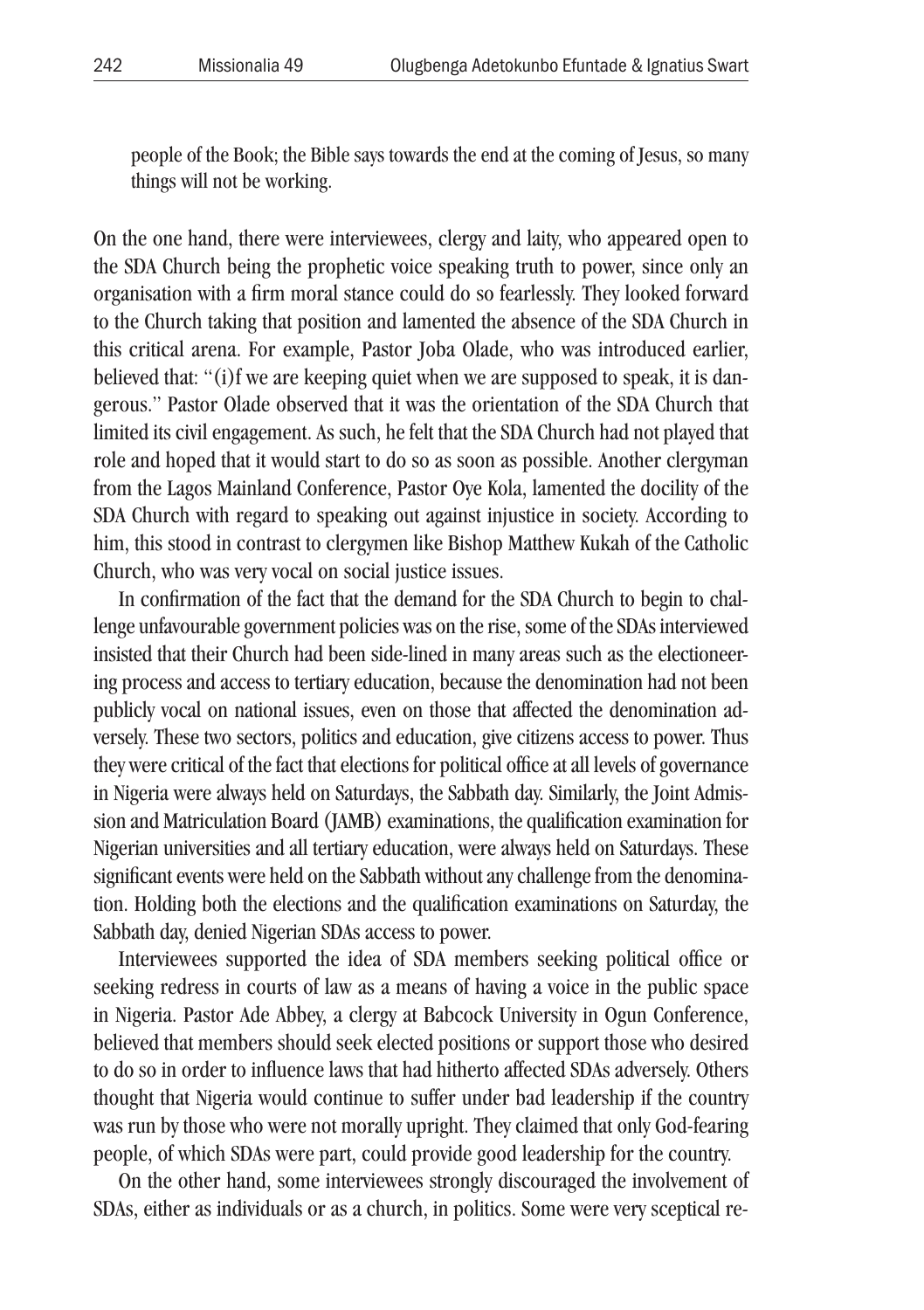garding the possibility of being involved in politics and still being a good SDA. They argued that the required principles for being ready for the Second Advent would be compromised if one were to engage in politics. Even those who thought SDAs could be involved in politics expressed concern about being a faithful SDA and a politician at the same time. This was, for instance, the position taken by Pastor Ogungbe of Lagos Atlantic Conference. According to him, the kingdom of God was not of this world and that getting involved in politics would be a distraction from accomplishing the mission of the SDA Church.

With respect to the Church making public comments on social issues, he believed that it could cause the government in power to misunderstand the Church as supporting opposition parties. Instead, he wanted to see that the leadership of the SDA Church meet privately with political leaders, but at the same time commented that it was noteworthy that no SDA Church leader had, to his knowledge, met with government officials over social concerns, either publicly or privately. Pastor Ogungbe advised the SDA Church and its people to instead pray for those in political offices.

In agreement with the school of thought that SDAs' involvement in politics should be limited, Pastor James Omoru of the Lagos Atlantic Conference also advised extreme caution about an SDA member being in politics. He believed that much of one's value system would be compromised in the process. He held that the Church should rather influence politics through the SDA Church's educational institutions. He expressed his thoughts in the following statement:

You see, if you want to be a politician in this country, you really have to sacrifice so much. In other words, some of your principles as a Christian would be sacrificed, or maybe the best word to use is 'will be compromised'. That is why it is difficult for Adventists to be involved in the political development of the nation.

A lay member already cited, Mr Imopikin, was very opposed to the idea of the SDA Church making public statements on politics or being critical of government policies. He described it as the Church acting like an opposition political party. Mr Imopikin insisted: "Instead of engaging the government verbally, they [SDAs] should engage the government in practical things, and that is practical Christianity." By that, he meant the Church had to complement the efforts of government by providing health care services, educational services and, more importantly, by living a good and healthy lifestyle.

The apolitical stance favoured above is consistent with that of the SDA Church as adopted in some of its documents. This position is expressed as follows: "The Seventh-day Adventist Church is a worldwide religious community and, as a matter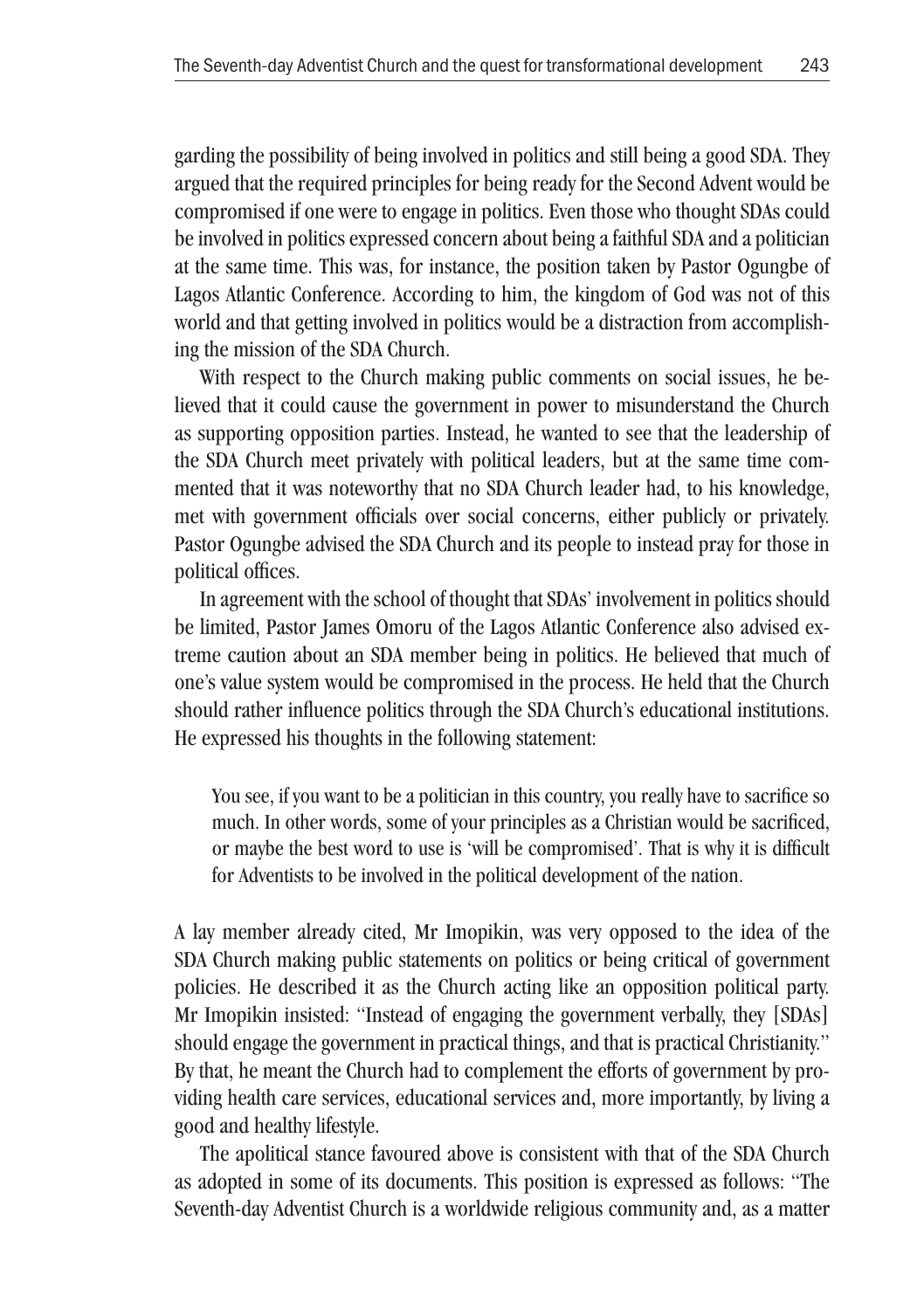of principle, endeavours not to be involved in political issues" (Communication Department, General Conference of the SDA, 2010:71). According to this stipulation, the SDA Church should seek ways to alleviate suffering by meeting economic, physiological, social or political challenges through charitable activities planned and executed by its various departments (Communication Department, General Conference of the SDA, 2010:80). In addition, the SDA Church, through its Department of Public Affairs and Religious Liberty (2002:1), affirms the fact that inconsistent alignment with biblical personalities, SDA Church members could, in their individual capacity, rise to positions of influence in government. It would also not discourage them from aspiring to elective civil leadership positions. The SDA Church canvasses for the protection of the religious rights of all citizens and fairness for all (Seventh-day Adventist Church, 2000:1; 2007:1).

One of the top leaders of the Western Nigerian Union Conference, Pastor (Dr) Lamikanra Oluwaseun, affirmed the need for the SDA Church to be vocal about Nigeria's political and socio-economic conditions. He believed that the [SDA] Church had to make official comments about the nation's state. He made comments in the printed media on national affairs, such as illegal inflation and manipulation of the 2017 appropriation budget, an accusation that he levelled against the National Assembly of Nigeria. He also made comments on issues of national elections that would take place in 2019 (*This Day*, 2016:1). He believed that SDAs had to be interested in how the country is governed and also contest elected positions. He emphasised, however, that anyone who wanted to be in politics should be ready to stand firm on their Christian principles, which would be tested in the process. He believed the SDA Church must not be confrontational in its contribution to the political development of Nigeria. Church and state must remain separate.

Pastor (Dr) Oluwaseun insisted that the Church's role was to support the government (cf. Ogundele, 2016:1). In the press conference with *This Day* newspaper (2016:1), he requested government authorities to ensure that elections were not held on Saturdays (Sabbath days) any longer, as this would allow SDAs to vote and be voted for. Two significant things are implied in this statement: firstly, SDAs could seek social justice publicly, and secondly, SDAs' desire to participate in the political process in Nigeria could be justified.

#### 6.3 Perceptions of the Nigerian public about SDA mission and national development

It is necessary to give some background to this sub-section of the article by providing the historical context of the SDA mission in Lagos. It is important to do so because the research on public perceptions of this Church was conducted in Lagos. The SDA Church has been in Nigeria since 1914 (Babalola, 2002:3), but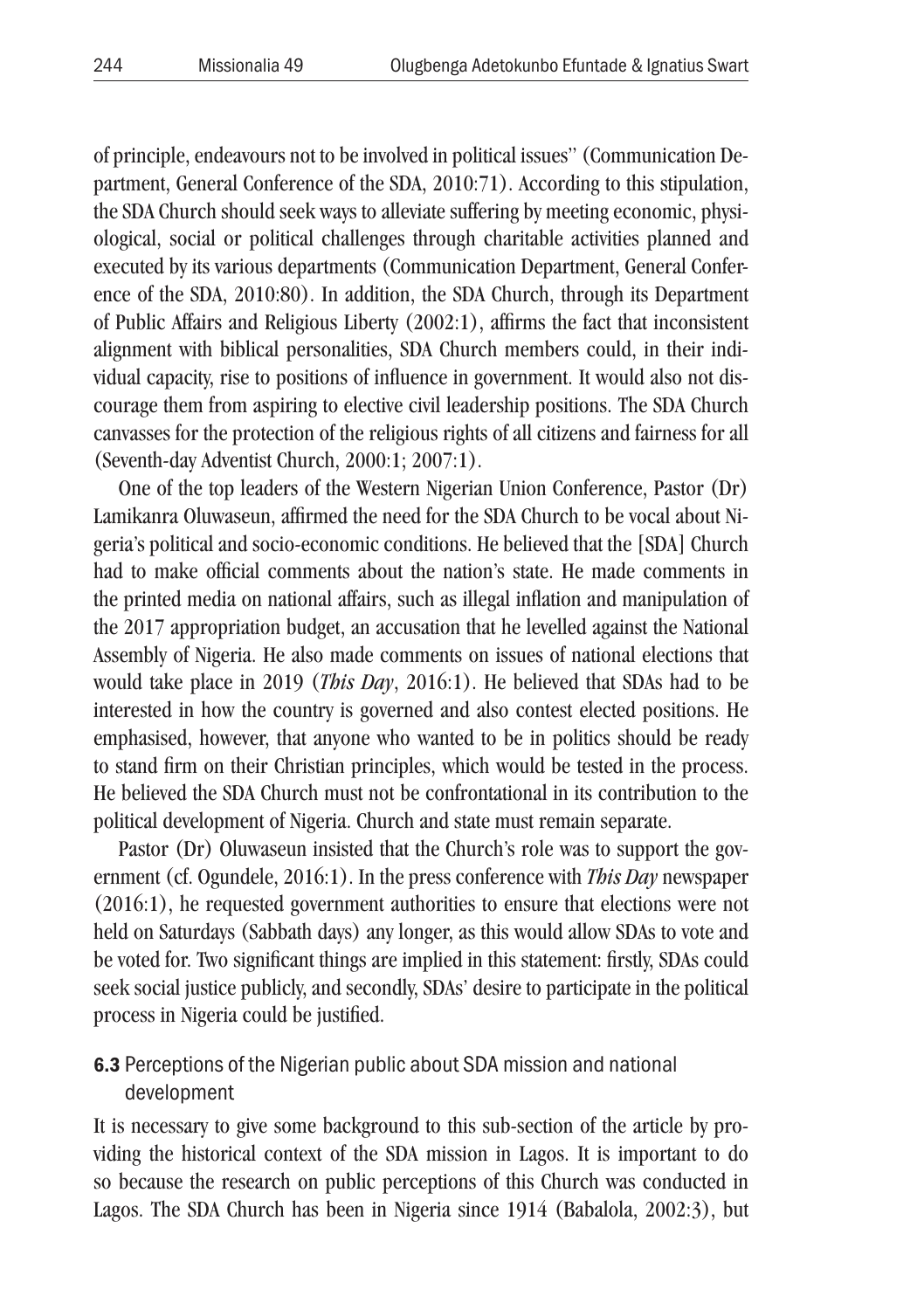the missionaries did not establish their mission in Lagos immediately and chose instead to retreat to the hinterland in Erunmu, Ibadan. The reason for this is not easily ascertainable. Much later on, the SDA Church in Lagos, according to Adejoke Oyewunmi (2018), started in Yaba, Lagos metropolis, in 1932. The new Church acquired property at 37 Queens Street to serve as the parsonage for its pastors, and part of the land was used as its Adventist Book Centre (ABC), where evangelistic literature was sold. In addition, it also purchased another property at 7 Faneye Street, not too far from the first property, in the same year. The newly-established Church used the new property as the place of worship for Wednesday and Sabbath day services. It also used the same property as an elementary school for the community's social development and, of course, as a platform for evangelism. The elementary school eventually moved to another property that the fledging SDA Church acquired at Abule Oja in 1957, a suburb of the metropolis close to Akoka. Pioneering work in Lagos was done by Pastor J. A. Adeoye, Pastor Caleb Adeogun, Pastor Henry (surname unknown) and an elderly pastor, Pastor E. O. Joseph. By 1956, a new SDA Church branch was established in Apapa, a wharf community. In addition, Pastor Henry was instrumental in establishing another SDA branch in Odunlami Street in Lagos in 1957 before it finally moved to a permanent church building in 5B Beecroft Street on Lagos Island (Oyewunmi, 2018).

Since then, the SDA Church in Lagos has grown considerably, with many branches in different parts of Lagos. Administratively, apart from the Union headquarters located in Lagos, there are two SDA Conferences in Lagos: Lagos Atlantic Conference and Lagos Mainland Conference. The local congregations that fall administratively under Lagos Atlantic Conference are located in the local government areas of Ajeromi/Ifelodun, Amuwo-Odofin, Apapa, Badagry, Eti-osa, Ibeju Lekki, Isolo, Lagos Island, Mushin, Ojo, and Surulere. It has 22 branches and about 5 500 members (Lagos Atlantic Conference of the Seventh-day Adventist Church, 2013:1). In comparison, Lagos Mainland Conference has about 37 branches and over 7 000 members spread across congregations in Ifako-Ijaye, Agege, Kosofe, and other local government areas (Lagos Mainland Conference of the Seventh-day Adventist Church, 2013:1).

In light of this contextual background, the survey among the ten representatives of the non-SDA public (see Section 3 above) should be understood. According to the information released on the two Conferences cited above, the total population of the SDA Church in Lagos is less than 20 000. Lagos State has a population of up to 15 million people. This gives one an idea of the minimal impact of the SDA Church's mission in this state. Of the ten people interviewed, only five were aware of the SDA Church. Among these interviewees, three claimed to have known the denomination superficially. They knew that SDAs go to Church on Saturdays, unlike most Chris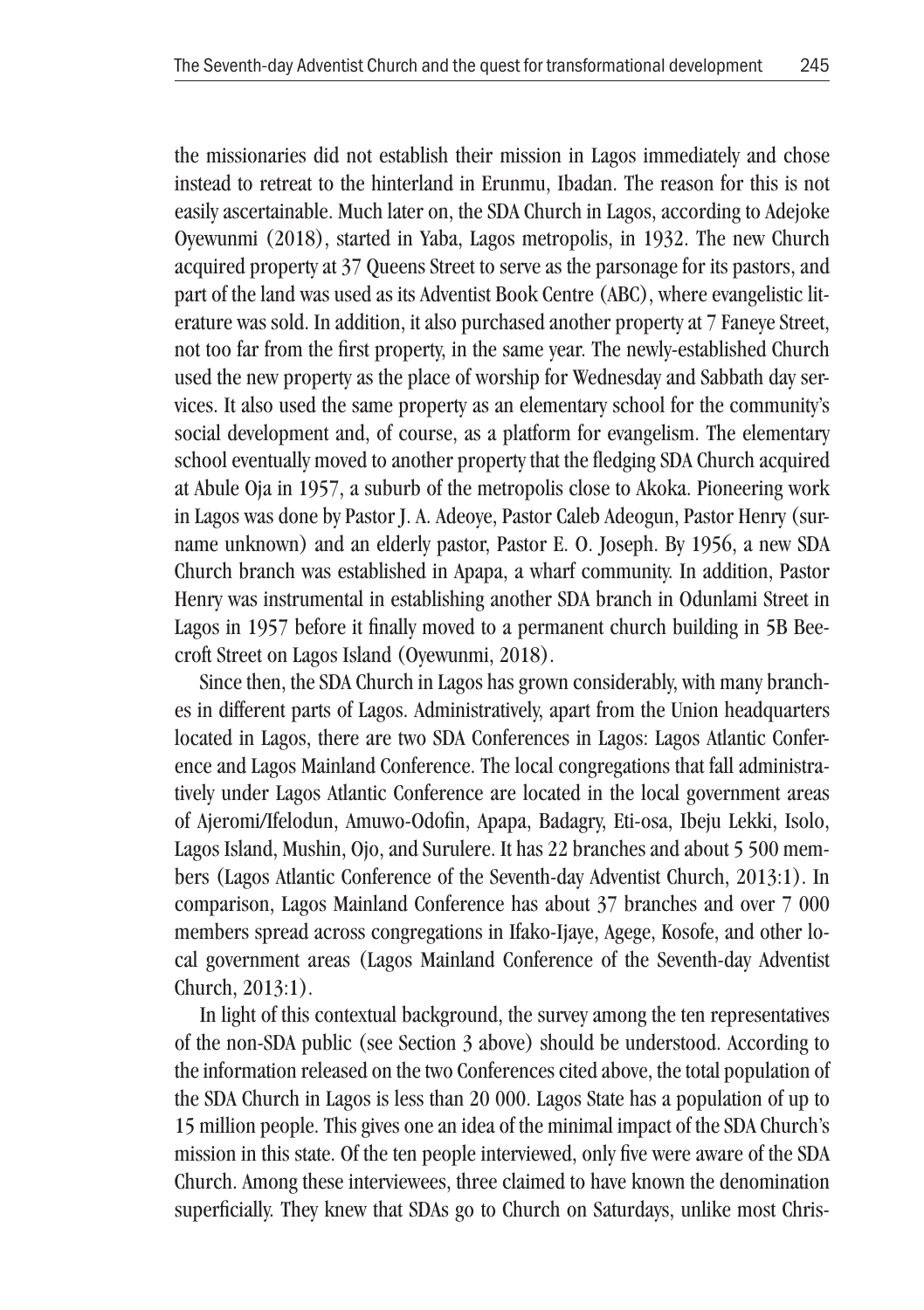tians who go on Sundays. One of the interviewees was a former SDA. Although she saw herself more or less as a member of the SDA Church, she had not been going to Church for a few years. She was not asked why she had left the Church.

When the latter group of interviewees were asked whether they knew the message or the mission of the SDA Church, all of them said they did not know. Mr Ahkazim commented that he did not have any desire to learn about Christian missions as a Muslim. However, two interviewees, Mr Nibaba and Mr Adefemi, replied that they knew the SDA Church had hospitals and schools. They were aware of the Adventist hospital in Ile-Ife, Osun State, because both had received their education in schools in Ile-Ife. Mr Nibaba further explained that the SDA Church was better known in Ile-Ife and some parts of Oyo State because of their schools. Nine of the ten people interviewed knew that Babcock University was owned and run by the SDA Church. However, none of those interviewed indicated that they had any knowledge of ADRA. None of them could say anything about the mission of the SDA Church. The lack of knowledge of one of the interviewees, Ms Moyeen, was revealed when she advised the SDA Church to establish their headquarters in Lagos to feel their presence, even though the SDA Church's headquarters had been in Lagos for over five decades. She advised the SDA Church to publicise its activities so that people could know what its members believe and practise.

## 7. Concluding reflection: The SDA Church becoming a transformational development agency

As revealed by this research, the SDA Church should be concerned about the apparent limited visibility of its mission in Nigeria. The research highlights how the theology – especially eschatology – of the SDA faith community shapes their (limited) level of engagement with contemporary issues of Nigerian society. The mission of the SDA Church in Nigeria should be able to engage the country's socio-economic challenges head-on. With this in mind, we return to Presler's description of mission as "ministry in the dimension of difference". The SDA Church should proactively ensure that its eschatological narrative does not undermine its ability to minister to Nigeria's unique challenges or make a difference in people's lives. The denomination needs to expand its missional orientation beyond its evangelisation paradigm to that of transformational development. Myers (2011:3-4) emphasises that the essence of mission is the holistic development of humanity based on the restoration of the image of God (*Imago Dei*) in people. No part of human life or society should be neglected. The work of holistically enhancing the quality of life by the Church must be deliberate and purposeful (Sugden, 2003:73).

It follows that the mission of the SDA Church and its congregations should thus be to become a witness to and sign of the kingdom of God by adopting a vision of transformation that encompasses all the relational dimensions pri-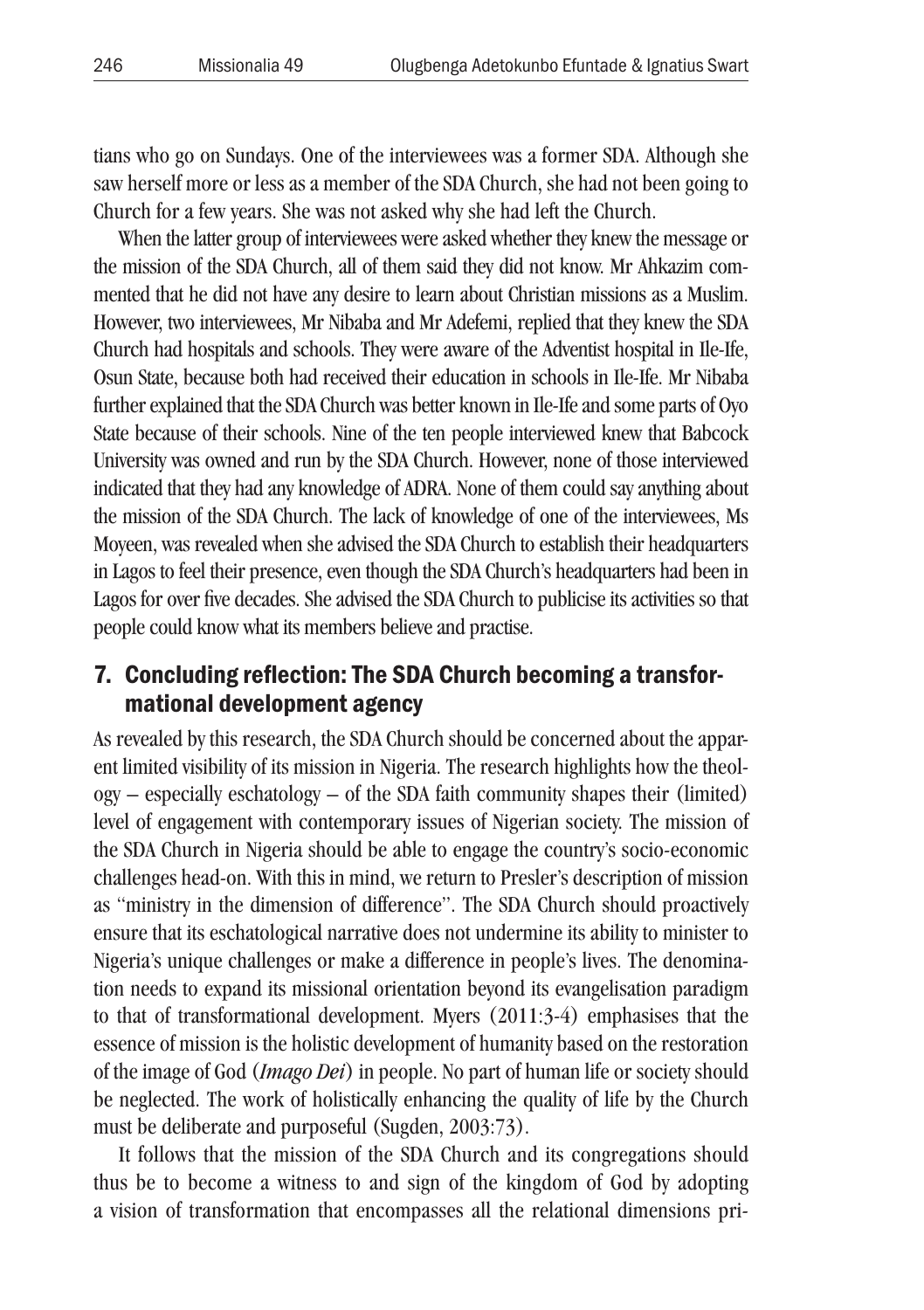oritised by the transformational development concept (see Myers, 2011:76-78, 175-177, 180-183; Offutt, 2012:40-42, 45-47). The theology of the kingdom of God is critical to transformational development (Myers, 2011:138-140; cf. Harold, 2019:4-6; Reader, 2021:75; Samuel, 2015). It is the manifestation of all of God's ideals for the world. The kingdom of God is more than the community of Christians; it is beyond the literal nation of Israel. It is broader than the pursuit of social justice as the means of eradication of poverty. The kingdom of God has to do with God's influence in the world. This happens through individuals who have been transformed by Jesus Christ, who bring to bear such transformation on their community (Sendriks, 2017:2-4, 15-16; Harold, 2019:5; Reader, 2021:75- 76). The SDA Church, as an agent of the kingdom of God, should therefore work with God and collaborate with other agencies to bring transformational development to their community. It has to do with the denomination becoming the metaphoric light and salt of the earth (Matthew 5:13-14). The goal of the gospel reaches beyond personal salvation and development. It entails the transformation of society. Such transformation is at the heart of the Christian mission in all its practical manifestations (Jacobsen, 2001:11; Stetzer & Rainer, 2010:1). The transformation of Nigerian society requires more than personal salvation. It demands seeking social justice, peace, and advocacy in line with the relational emphasis of transformational development – not least from the perspective of the poor and disenfranchised in this society. The SDA Church, for example, can sponsor advocacy projects for the rights of persons living with a disability. The Church could also sponsor bills that promote better transparency in national budget implementation. The denomination can also collaborate with other denominations in empowering citizens on voting and elections matters. These are just a few examples among a plethora of more concrete possibilities.

The transformational development paradigm offers an opportunity for SDAs to contribute to the conversation on development; this is even more pertinently so in the Nigerian context where the effects of broken relationships are prevalent. The SDA denomination can draw on the transformational development framework as leverage for holistic development in Nigeria. As Myers (2011:3) argues, development (by implication also in Nigeria) is not inevitable; there must be an intentional effort to realise it. SDAs can be agents helping Nigerian society make new choices that will facilitate holistic development. Such decisions will redirect society on the path of recovery of its people's identity of being made in the image of God. This will entail that the country moves towards faithful, just, and equitable stewardship of its resources.

Evangelism should by implication, be seen as directly related to the vision of transformational development. The false separation of spiritual and material well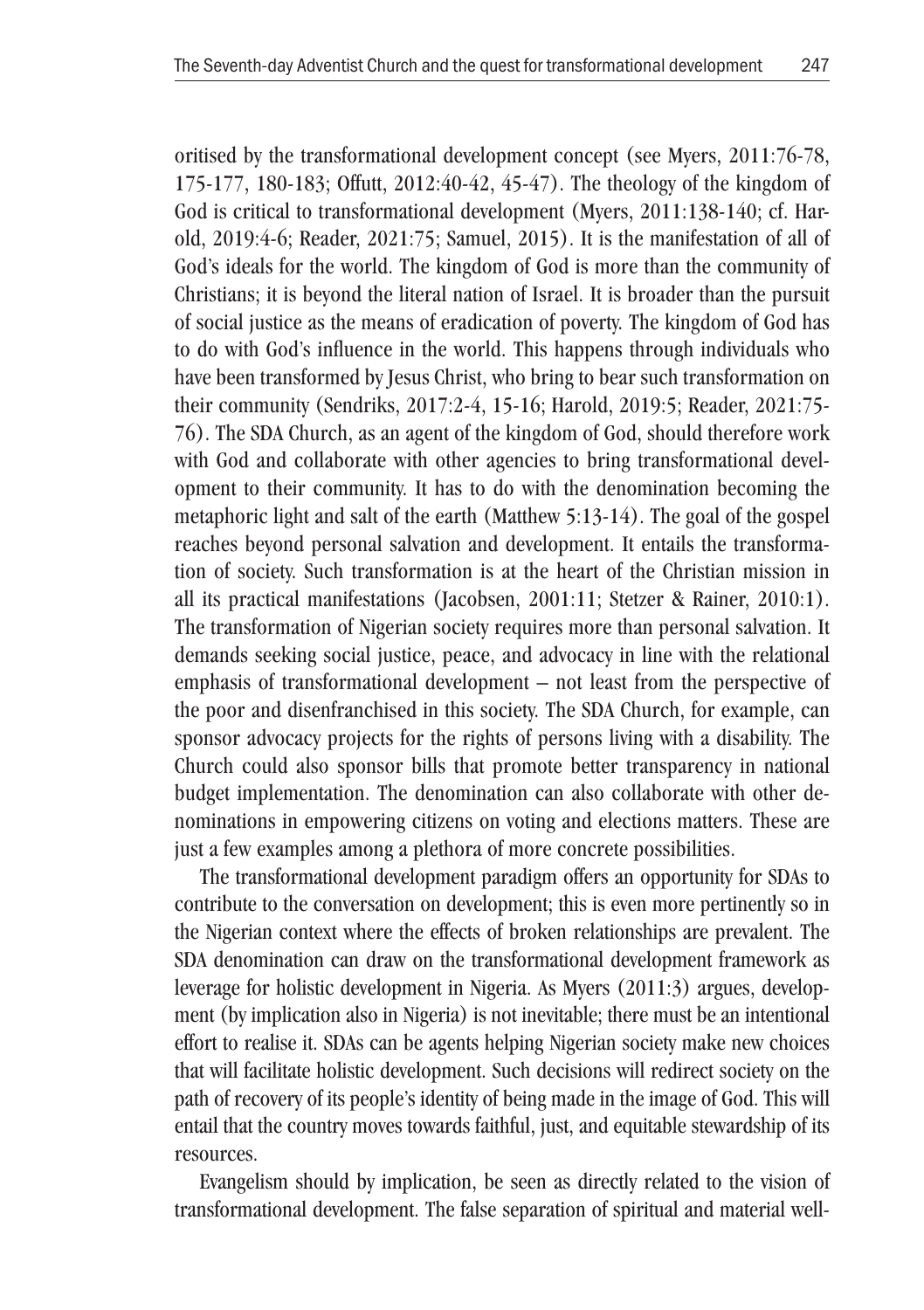being limits the potential of spiritual agencies such as the SDA Church to fulfil their God-given gospel mandate (cf. Myers, 2011:7). Becoming involved with people, communities, and their predicaments should be done not only as a tool for personal conversion. Instead, activities geared to the alleviation of human suffering should be seen as being consistent with Jesus Christ establishing the kingdom of God as he healed sufferers (Matthew 4:23-24; Acts 10:38). SDAs should therefore acquire and deploy skills that will eliminate the waste, inefficiencies, and abuses of processes that often plague faith-based organisations in their involvement with the marginalised, the poor, and the broken (Wallace, 2002:134-136).

Other denominations and faith-based organisations in Nigeria can serve as worthwhile examples for the SDA Church. Although the denomination has done extensive charity ministry through its AWM, AMO, AYM, and ADRA, a greater impact could be achieved if the SDA Church pursues social justice and advocacy. Examples of faith-based organisations, both Islamic and Christian, that have an impact through their work for social justice and advocacy are the Federation of Muslim Women's Association in Nigeria (FOMWAN) and the Justice, Development and Peace Commission of the Catholic Church (JDPC/CARITAS) (Olarinmoye, 2012:5). Many more such organisations are involved in advocacy, serving as voices for the poor and the marginalised, and in agitation for civil rights. The more such faithbased groups participate in collaborative developmental initiatives, the higher the impact they will have on Nigerian society.

Michael Taylor (2011:5) notes that religious organisations have been seeking to play significant roles in development over time in Nigeria, but the role needs to become more sophisticated to match contemporary socio-economic and political needs and to demonstrate to unwilling governments that such organisations are competent enough to be an authentic voice of the poor and the marginalised. As a component or sector of the larger society, along with other sectors such as the civil society formations, political parties, the private sector and labour unions, religious groups have the potential to be part of the formulation and execution of development policies.

The SDA Church is focused on evangelisation in Nigeria, proclaiming the gospel in the context of the Three Angels' message of Revelation 14:6-12. It believes that only the Advent could bring an end to the suffering of humanity. It works only to relieve the existing suffering, especially as a means of evangelisation. It is thus mainly known for charity-based activities through its various ministerial arms. These are laudable efforts, albeit with minimal outcomes in relation to the developmental deficiencies of the country. As a country, Nigeria could benefit from the energy and mobilising capacity of its entire religious population becoming channelled towards addressing structural injustice.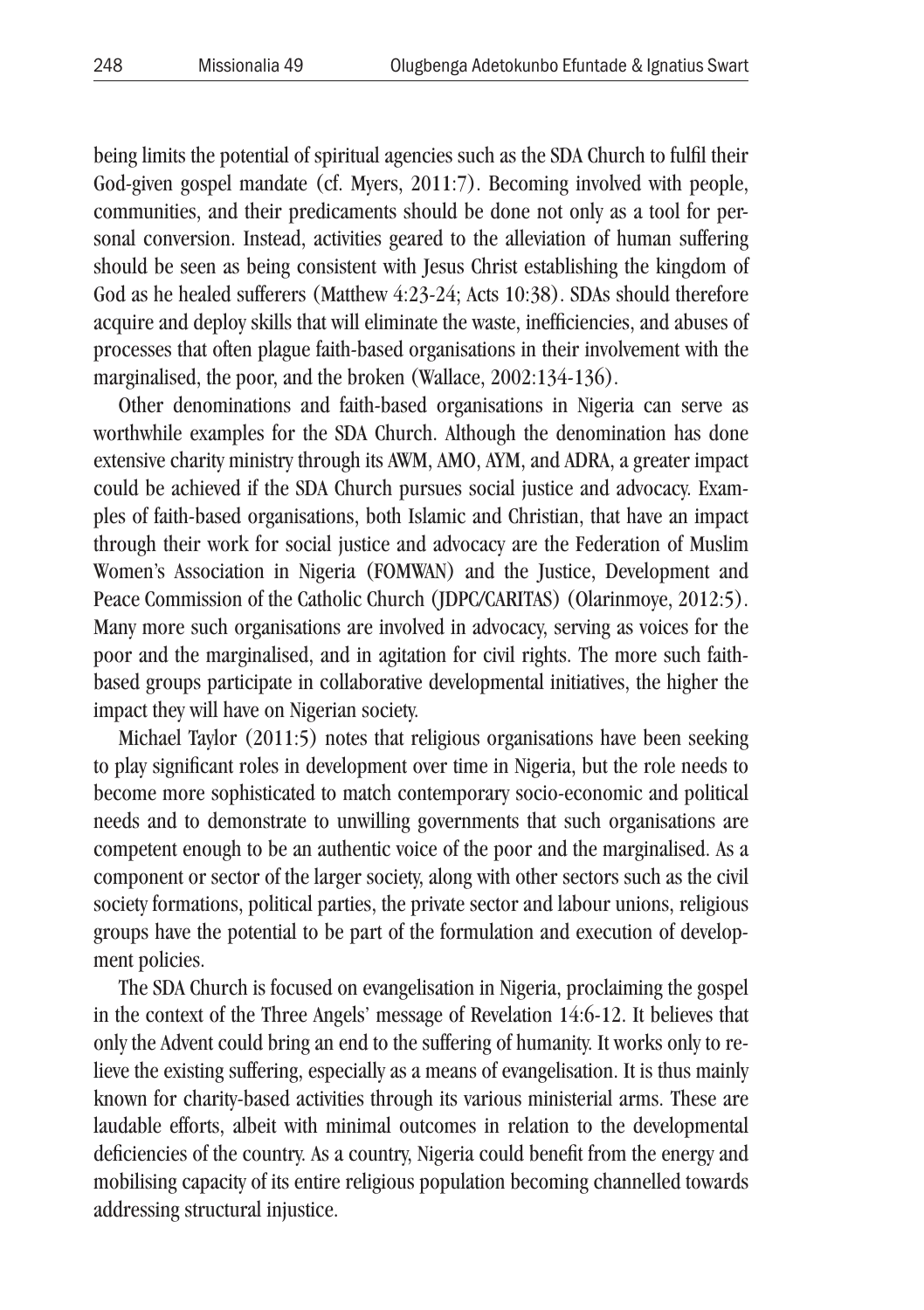### References

- Agbiji, O.M. & Swart, I. 2015. Christian religious leadership and the challenge of sustainable transformational development in post-military Nigeria: Towards a reappraisal. *KOERS — Bulletin for Christian Scholarship,* 80(1), 77–89.
- Alalade, A. 2008. *Limiting factors to the success of the Seventh-day Adventist Church in Africa: The Nigeria case study.* Ibadan: Agbo Areo.
- Babalola, D.O. 2002. *On becoming a conference: The story of the Seventh-day Adventist Church in Yorubaland 1914-2002.* Ibadan: OSB Design.
- Communication Department, General Conference of the Seventh-Day Adventist Church. 2010. Statements, guidelines & other documents. Available from: https://www.adventist.org/fileadmin/adventist.org/files/articles/official-statements/ Statements-2010-english.pdf (Accessed 5 October 2018).
- Dabrowski, R. 2010. *Statements guidelines & other documents: A 2010 compilation by the Communication Department of the General Conference*. Silver Springs, MD: Review & Herald.
- Efuntade, O.A. 2019. *Church and transformational development: The Seventh-day Adventist Church and its missiological orientation in democratic Nigeria*. Unpublished DTh Thesis. Pretoria: University of South Africa.
- Harold, G. 2019. An evangelical understanding of the Missio Dei as inclusion of social justice: A critical theological reflection. *Pharos Journal of Theology*, 100, 1–10.
- Jacobsen, D.A. 2001. *Doing justice: Congregations and community organizing*. Minneapolis: Fortress.
- Kemper, T. 2014. The Mission Dei in contemporary context. *International Bulletin of Mission Research,* 38(4), 188–190.
- Knight, G. 2004. *A brief history of Seventh-day Adventists*. Hagerstown, MD: Review and Herald.
- Kuhn, W. 2013. *Redemptions and transformation: Through relief and development*. Benton Harbor: Patterson Printing.
- Lagos Atlantic Conference of the Seventh-day Adventist Church. 2013. Lagos Atlantic Conference*.* Office of Archives, Statistics and Research. Available from: https://www.adventistyearbook.org/entity?EntityID=52309 (Accessed 18 May 2018).
- Lagos Mainland Conference of the Seventh-day Adventist Church. 2013. Lagos Mainland Conference. Office of Archives, Statistics and Research. Available from: http://www.adventistyearbook.org/ViewAdmField.aspx?AdmFieldID=LAMA (Accessed 31 May 2018).
- Lawal, T. & Oluwatoyin, A. 2011. National development in Nigeria: Issues, challenges and prospects. *Journal of Public Administration and Policy Research* 3(9), 237–241.
- Mouton, J. 2003. *How to succeed in your master's & doctoral studies: A South African guide and resource book.* Pretoria: Van Schaik.
- Myers, B.L*.* 2000*.* The church and transformational development*. Transformation* 17(2), 64–67.
- Myers, B.L. 2011. *Walking with the poor: Principles and practices of transformational development.* New York: Orbis.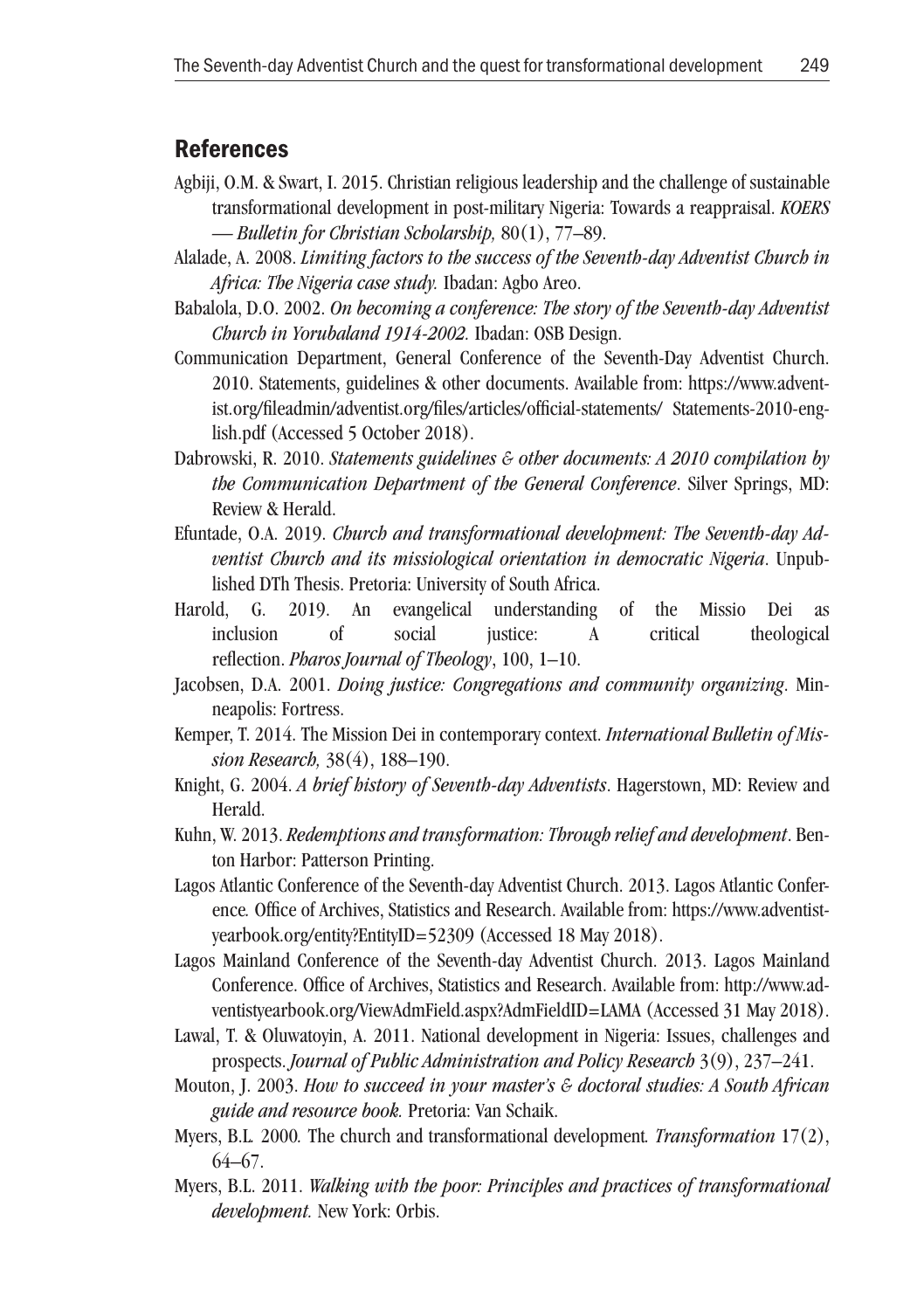- *New Encyclopaedia Britannica* 2010. Mission. In: *New Encyclopaedia Britannica*, 8. Chicago: Encyclopaedia Britannica, p. 187.
- Offutt, S. 2012. New directions in transformational development. *The Asbury Journal,*  $67(2)$ , 35–50.
- Ogundele, K. 2016. Religious leaders responsible for corruption Adventist Church. *Punch*. Available from: http://punchng.com/religious-leaders-responsible-corruption-adventist-church/ (Accessed 24 May 2018).
- Ojo, E.O. 2012. Constraints on budgeting and development plan implementation in Nigeria: An overview. *European Journal of Sustainable Development,* 1(3), 445–456.
- Olarinmoye, O.O. 2012. Faith-based organisations and development: Prospects and constraints. *Transformation,* 29(1), 1–14.
- Onuoha, D.U. 2020. Research companion. Lagos: Jamiro Press Link.
- Oyewunmi, A. 2018. History of Lagos Atlantic Conference. In: O. Ajibade (Ed.), *Encyclopedia of Seventh-day Adventists*. Office of Archives, Statistics, and Research. Unpublished, on file with the first author.
- Presler, T. 2010. Mission is ministry in the dimension of difference: A definition for the twenty-first century. *International Bulletin of Missionary Research,* 34(4), 195–198.
- Reader, G. 2021. Evaluating transformational development as Christian mission. *Christian Relief, Development, and Advocacy,* 2(2), 70–80.
- Samuel, V. 2015. Biblical framework for transformational development, Oxford Centre for Religion and Public Life. Available from: https://www.ocrpl.org/biblical-frameworktransformation/ (Accessed 11 October 2021).
- Schwarz, R.W. 1979. *Light bearers to the remnant.* Mountain View, CA: Pacific Press.
- Sendriks, R. 2017. What is God's kingdom? Available from: 5d4cdd7592851cd046ad32ca. pdf (Accessed 21 September 2021).
- Seventh-day Adventist Church. 2000. Official statement: Religious liberty, evangelism, and proselytism. Available from: https://www.adventist.org/official-statements/religiousliberty-evangelism-and-proselytism/ (Accessed 6 April 2021).
- Seventh-day Adventist Church. 2007. Statement of the Seventh-day Adventist Church on religious minorities and religious freedom. Available from: https://www.osce.org/files/f/ documents/6/a/27131.pdf (Accessed 6 April 2021).
- Seventh-day Adventist Church, Department of Public Affairs and Religious Liberty. 2002. Official statements and documents: Church-state relations. Available from: https://www. adventist.org/en/information/official-statements/documents/article/go/-/church-staterelations/ (Accessed 28 May 2018).
- Si, O.B.B. 2008. Mission as transformation: An exploration of the relationship between mission and development. *International Review of Mission* 97(384/385), 91–102.
- Soares, D.R., Lotter, G. & Van der Merwe, S.J. 2017. The Missio Dei as context for a ministry to refugees. *In die Skriflig.* 51(1), 1–7.
- Stetzer, E. & Rainer, T. 2010. *Transformational Church: Creating a new scorecard for congregations*. Nashville, TN: B&H Publishing.
- Sugden, C. 2003. Transformational development: Current state of understanding and practice. *Transformation,* 20(2), 71–77.